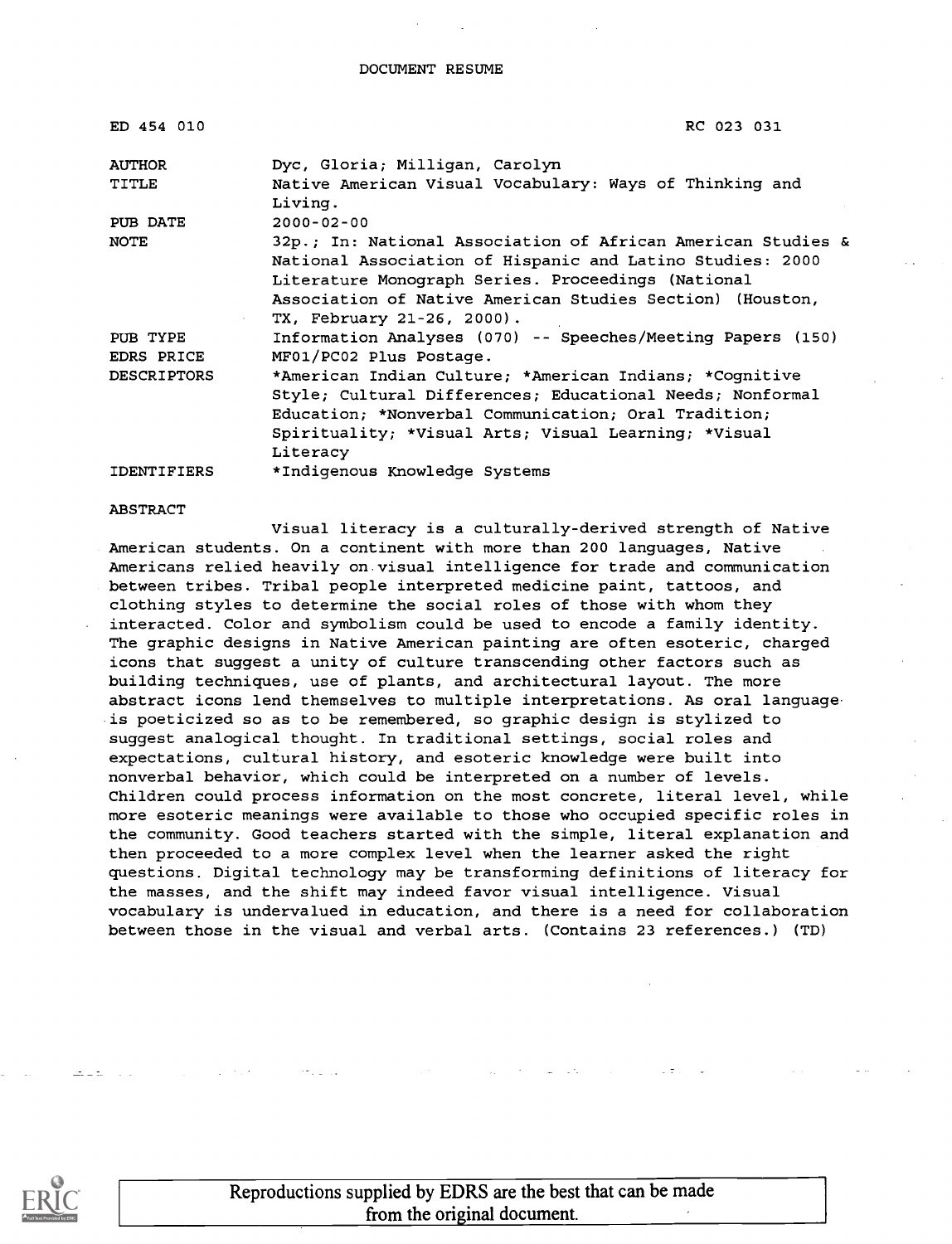$\mathbf{M}$  $\bullet$ S  $\sim$ c

**K** 

# NATIVE AMERICAN VISUAL VOCABULARY: WAYS OF THINKING AND LIVING

### MS. GLORIA DYC

 $\boldsymbol{\&}$ 

### MS. CAROLYN MILLIGAN

## UNIVERSITY OF NEW MEXICO-GALLUP

U.S. DEPARTMENT OF EDUCATION Office of Educational Research and Improvement EDUCATIONAL RESOURCES INFORMATION<br>CENTER (ERIC)

This document has been reproduced as received from the person or organization originating it

Minor changes have been made to improve reproduction quality.

Points of view or opinions stated in this docu- ment do not necessarily represent official OERI position or policy.

"PERMISSION TO REPRODUCE THIS MATERIAL HAS BEEN GRANTED BY

Lemue Berry, dr.

TO THE EDUCATIONAL RESOURCES INFORMATION CENTER (ERIC)."

and and

BEST COPY AVAILABLE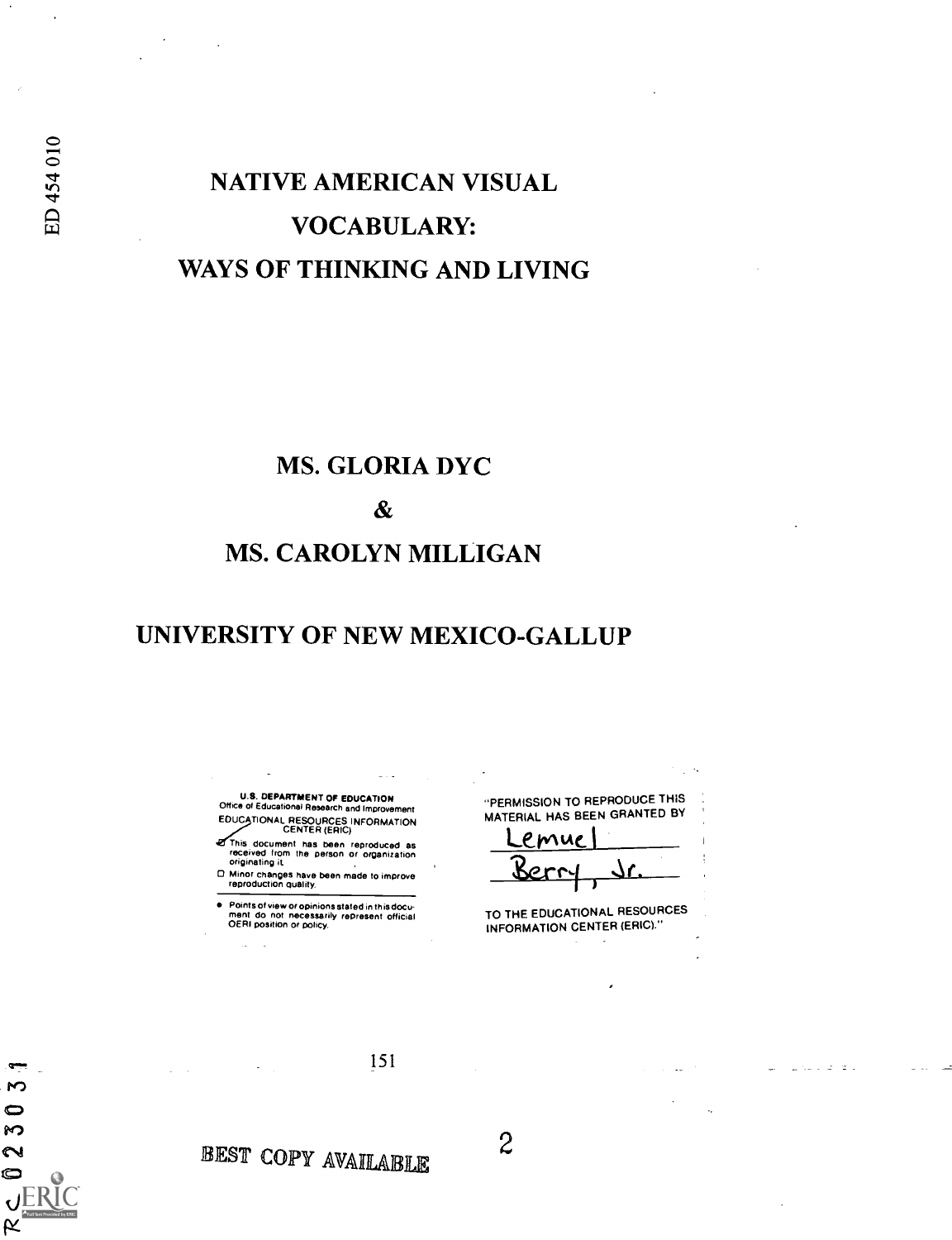#### Native American Visual Vocabulary: Ways of Thinking and Living

Visual literacy is a culturally-derived strength of Native American students. Given the assignment to copy the distinctive styles from historic Pueblo pottery, the Navajo and Zuni students enrolled in an Electronic Publishing Technology course at the University of New Mexico-Gallup are remarkable adept. The students intuitively understood how to scale and render the images with accuracy. They had not shown any strong affinity for writing, but they provided interpretations of what they saw in the geometric, non-representational graphics. For these written reflections, the students were asked to think about their relationship to the person who created those images a long time ago, and to spend a long time studying these designs. The success of this project suggests the need for a fuller investigation of the role of visual vocabulary in the history of Native American communities. This visual vocabulary is undervalued in education, and indicates need for collaboration between those in the visual and verbal arts.

152

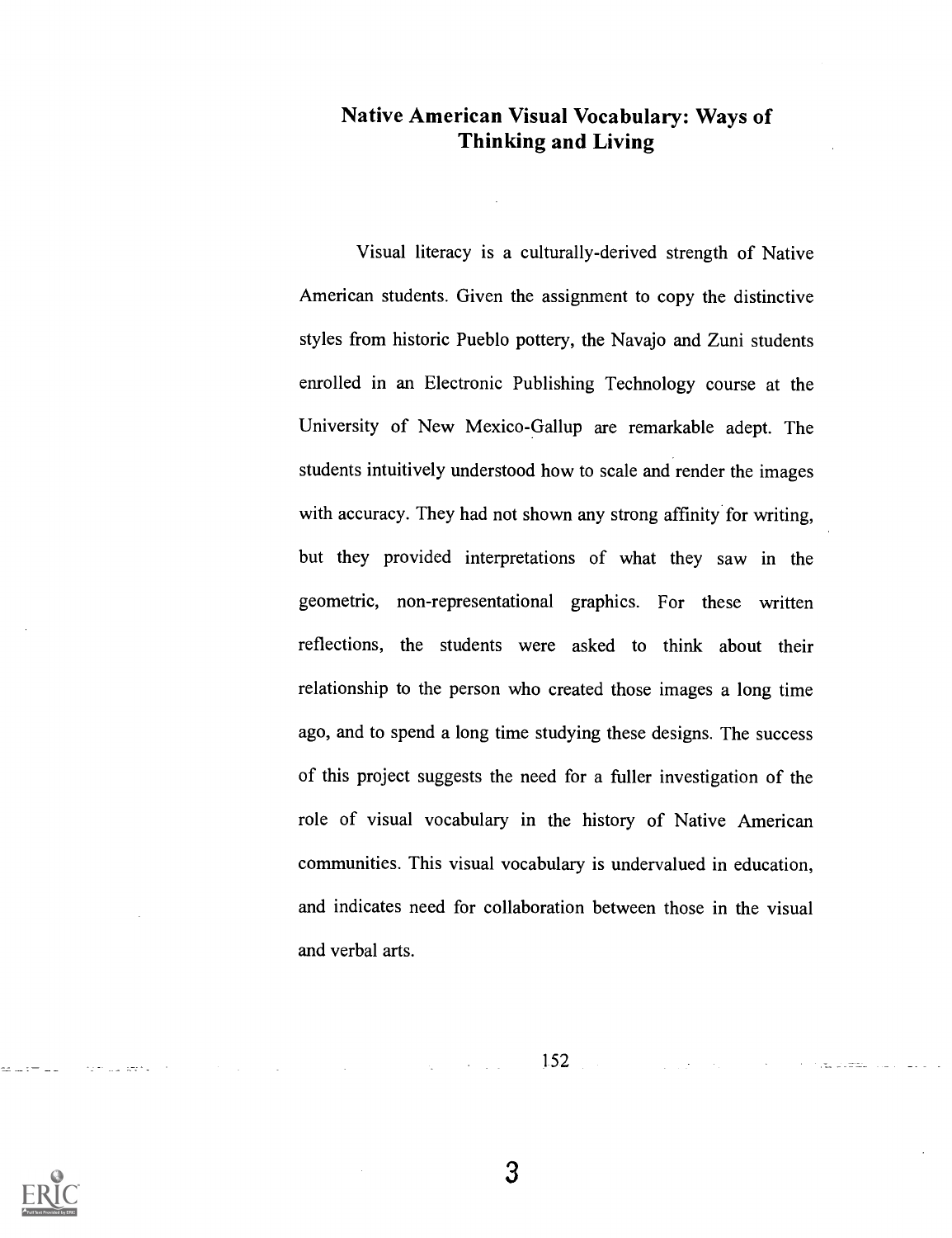As one contemplates the geometrical designs on a Zuni pot, or the intricate flowers on an Ojibwe beaded bag, or the placement of feathers and animal skin on a Crow medicine shield, the aesthetic principles guiding the artist become apparent. In addition to this strong visual design, traditional Native American objects are imbued with a spiritual and symbolic power. Since these works are typically viewed outside their original context, the viewer may not fully appreciate of the multiple levels of meaning inherent in visual metaphors. Skills in the production and interpretation of visual imagery suggest sophisticated intellectual operations. Visually conceived analogies are important to both art and science. Evelyn Payne Hatcher argues that "Visual art is not merely a matter of aesthetics, but one of visually developed ideas, usually conceived in some metaphorical form."<sup>1</sup>Anthropologists and art historians have studied visual metaphors as windows into understanding cultures and have attempted to arrive at "comparative iconography". The visual imagery of Native Americans served to support their cultural narratives which were, until recently, transmitted solely through the oral tradition.

Evelyn Payne Hatcher. VISUAL METAPHORS: A METHODOLOGICAL STUDY IN VISUAL COMMUNICATION (Albuquerque: University of New Mexico Press, 1974), 239.

> 153 $\mathbb{R}^2$

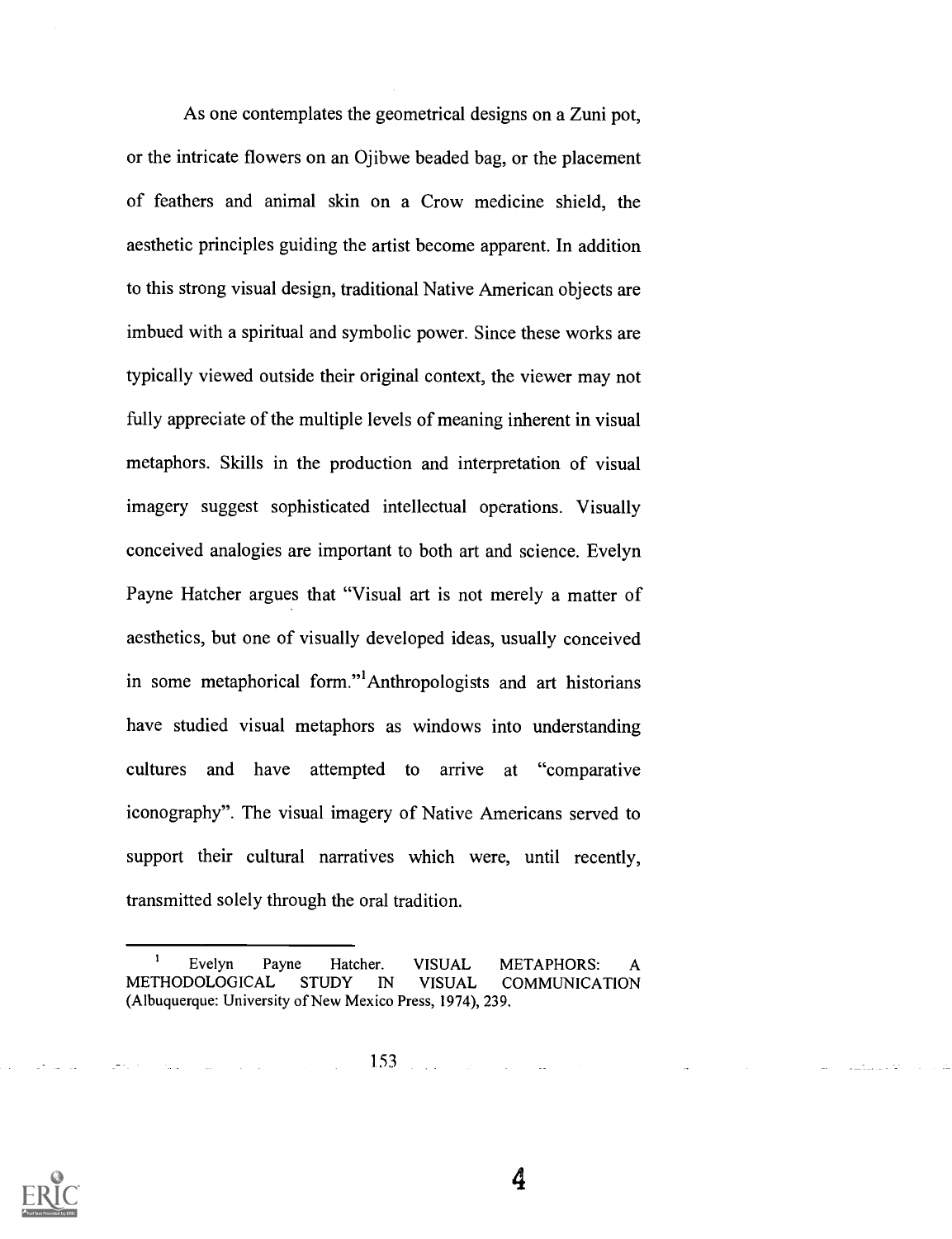The research on the connection between visual intelligence and literacy is scant. Visual intelligence, the ability to understand and make statements that enable one to understand the systems of which one is a part, is encouraged in the arts. Analysis of how the public is informed and manipulated through the radio, television, and Internet is offered in Media Literacy courses. A definition of "visual literacy" can be more encompassing: "Visual literacy integrates personal experience, knowledge, and imagination with social experience, technology, and aesthetics."<sup>2</sup> Some writing teachers argue that there are parallels between the way students organize and decode visual material and the way others organize words, concepts, and ideas in written language. Written, verbal material is difficult and elusive for some students until they can become more conscious of their organizational processes with more tangible objects. They recommend that teachers work with the potential of those with developed visual intelligence. "By ordering visually," one researcher concludes, "we learn how to

154



**Carl Carl Carl** 

<sup>2</sup> Deborah Curtiss. INTRODUCTION TO VISUAL LITERACY: A GUIDE TO THE VISUAL ARTS. (New York: Prentice Hall, 1987), 238.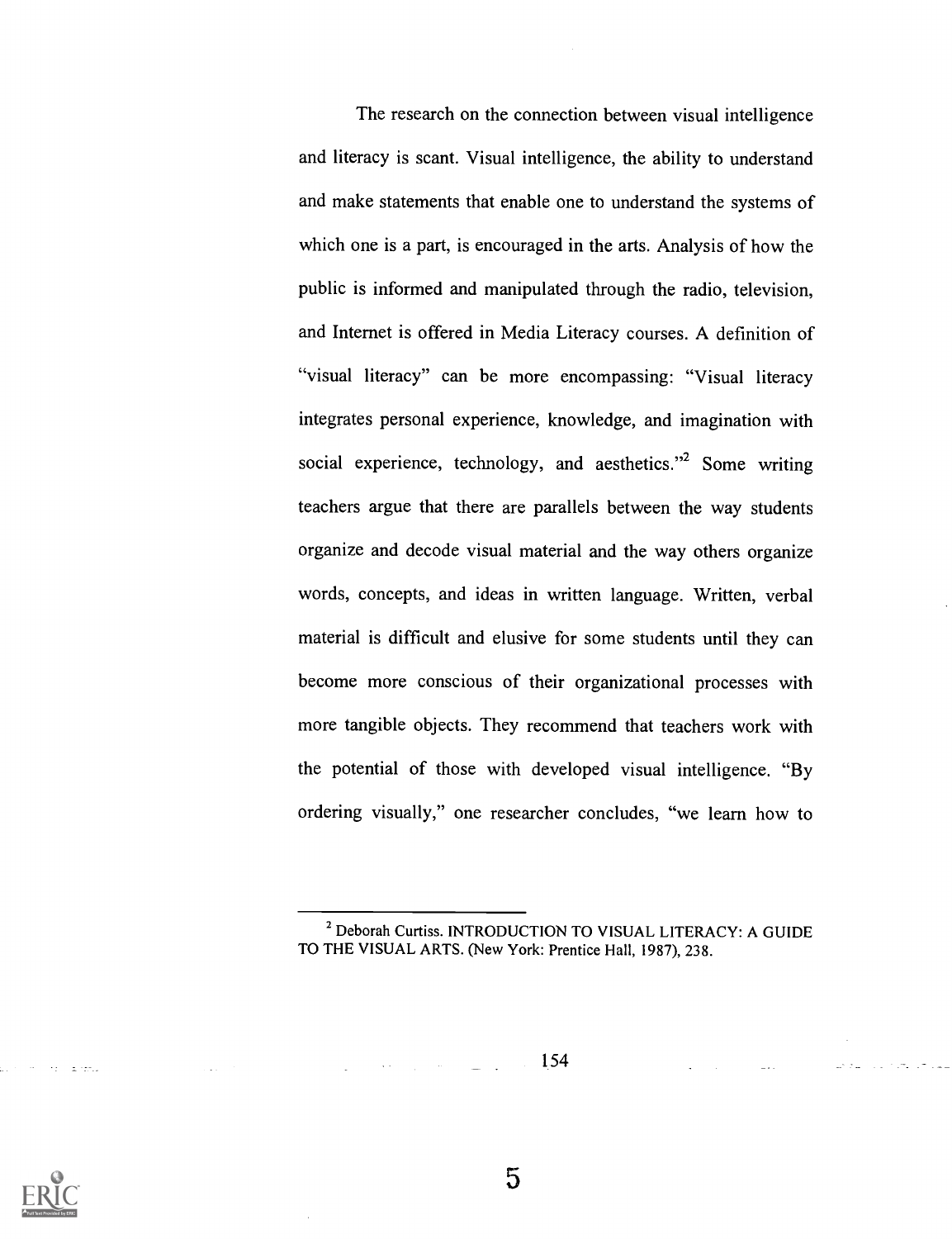order verbally."3 However, Paul Messaris, a critic of visual literacy, disagrees that there is an equivalency between visual "language" and Western alphabetic literacy.

The discourse of Native American people, using the sociocultural approach to literacy, would include words and images in an "integrated way of thinking, acting, talking, and valuing connected with a particular social identity or role, with its own unique history..."<sup>4</sup> The artifacts require some cultural and historical knowledge for interpretation. Out of the original context of the discourse, the "props" under discussion are presentational, rather than propositional. In order to engage in analytical thinking, one must be able to make explicit conditional statements about the reality of a particular situation. With language, Messaris argues, comes a precision and set of intellectual operations that cannot be replicated in the decoding of the visual. The conventions of language and mathematics are arbitrary, therefore, "It follows...that visual literacy is unlikely to lead to any broader



<sup>3</sup> William W. West, "Parallels in Visual and Verbal Composition," PROCEEDINGS FROM THE FIRST NATIONAL CONFERENCE ON VISUAL LITERACY, Ed. Clarence M. Williams and John Debes (New York: Pitman, 1970), 271.

<sup>&</sup>lt;sup>4</sup> James Gee. "Socio-cultural Approaches to Literacy (Literacies)," ANNUAL REVIEW OF APPLIED LINGUISTICS 12 (1992): 33.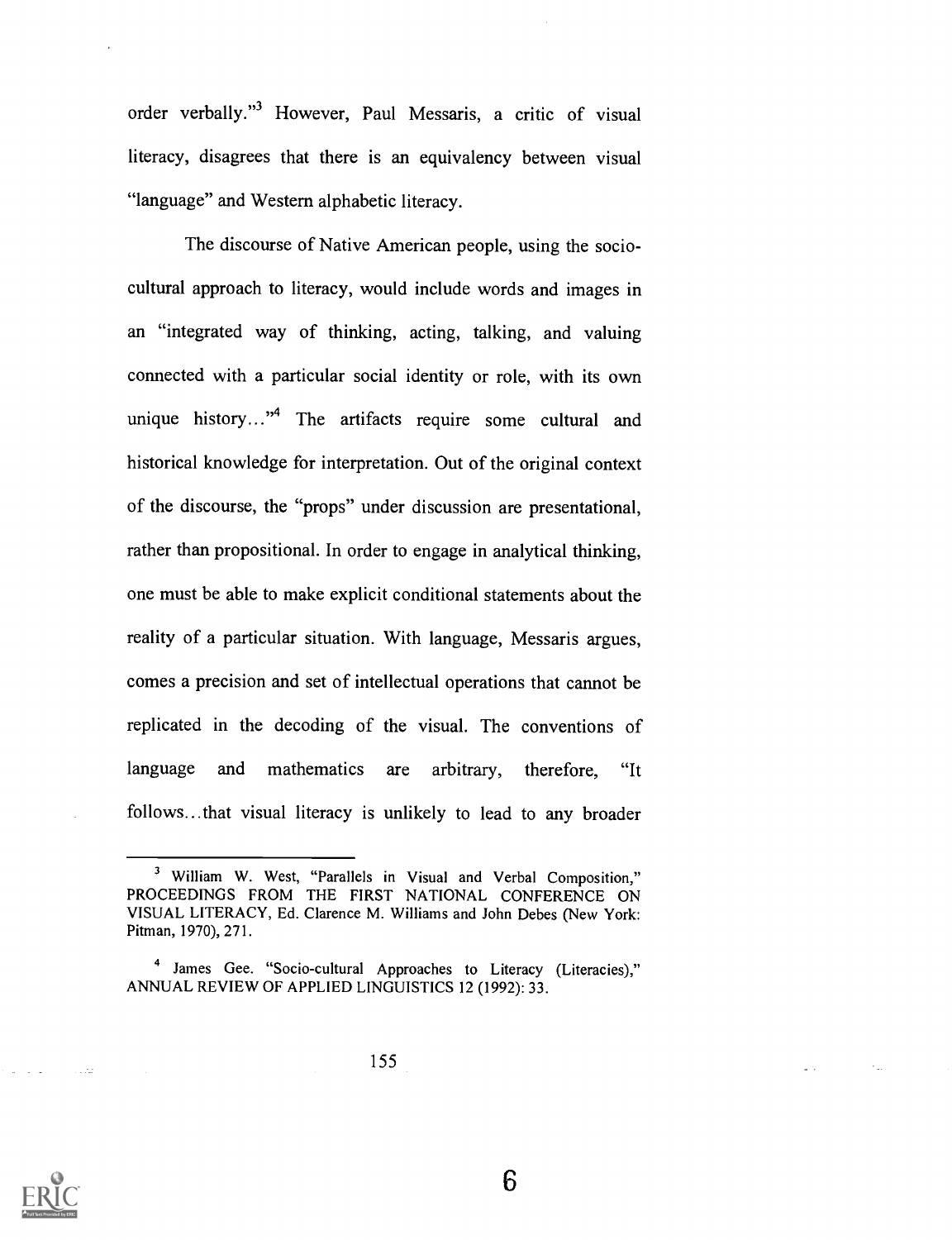cognitive advantages analogous to those that result from learning a language. Because images REPRODUCE aspects of our direct, unmediated experience rather than encoding it arbitrarily, familiarity with images does not entail the acquisition of a system of conceptual categories or a set of analytical operators for ordering those categories."5 There is no doubt that higher education and many professions still value this precision of thought and the set of intellectual operations associated with literacy. Digital technology may be transforming definitions of literacy for the masses, and the shift may indeed favor visual intelligence. However, the complex feeling states and visionary experiences originating in the right brain that find expression in metaphor, and the subliminal messages communicated through vocal inflection and facial gestalts can only be experienced in the face-to-face interaction fundamental to Native American education and ceremonial life.

Indigenous visual art often appears to be simple and guileless to the untrained eye. The viewer may be able to discern the symbols for birds, mountains, and clouds on a piece of

156

Lista est.<br>Lista est.



<sup>5</sup> Paul Messaris. VISUAL LITERACY: IMAGE, MIND, AND REALITY (Boulder: Westview Press), 176.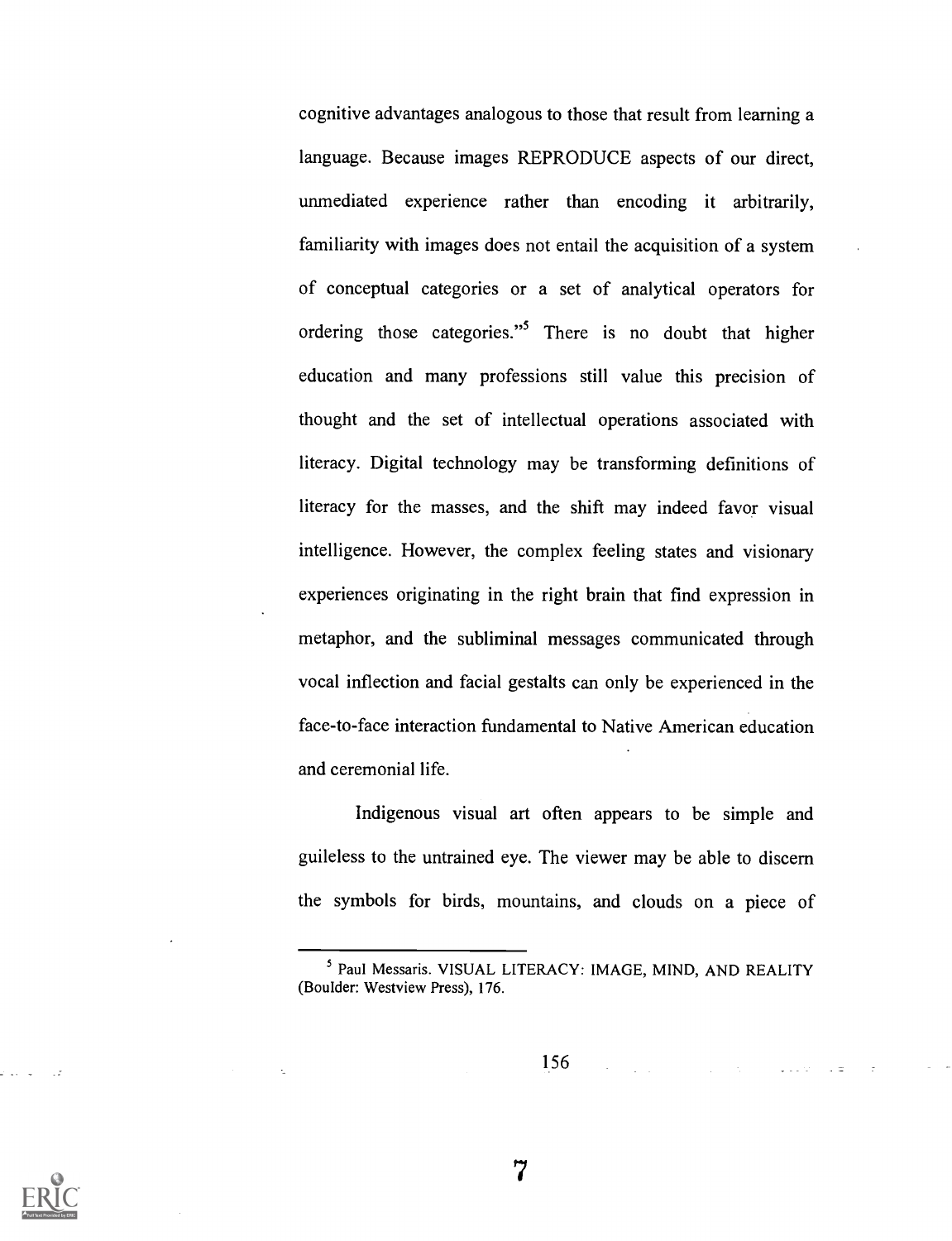Mimbres pottery: the patterns then acquire additional significance. A particular form of adornment such as the Plains feather headdress may be associated with a generalized notion of Native American dress, when in fact the subtleties in tattoos, masks, and the design of garments were important as stylistic markings related to gender and status within a tribe. Such adornments facilitated cross-tribal communication. Indigenous art also provides mnemonic cues for philosophical and historical narratives. These pictorial documents of recorded events and stylized natural forms in simple repetitive shapes are the remnants of sophisticated visual systems of communication. The images referenced were linked to a function in Native American culture: art and life were undifferentiated. A weaving, pot, or basket could serve a utilitarian purpose; a drypainting or a mask could be created by a "specialist" and then returned to nature. The fusion between spirituality and design is palpable, however, in the traditional pieces. Rina Swentzell, a Tewa-Santa Clara scholar, notes that contemporary native work can lose a special quality: "Native American art comes from a deeper place within the soul than any impulse growing out of commercial motives. Yet today we are seeing highly polished, non-utilitarian work coming out of Santa Clara and all the

157

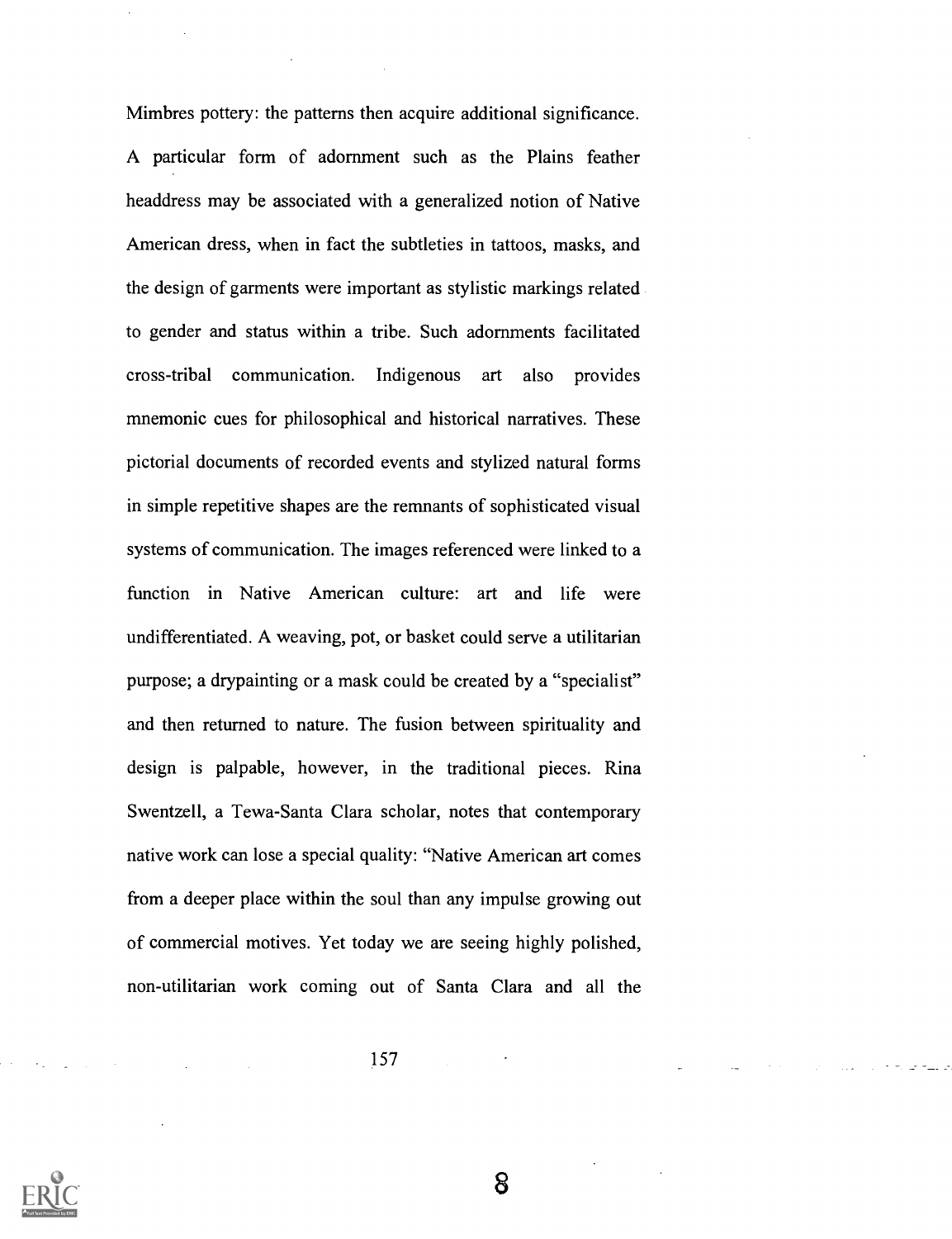Pueblos."6 Like their Western counterparts, Native American artists strive to create an identity now and a "name": immersion in a collective identity is no longer a reality.

Anonymity characterized all early art and early writing. The Sumerian, Phoenician, and Mesoamerican scribes who developed writing, the Egyptian artisans who combined words and images on papyrus manuscripts, Chinese block printers, medieval illuminators and fifteenth-century printers and compositors who designed early European printed books all became part of the rich heritage upon which much of the study of written language is founded. These social and aesthetic accomplishments cannot be linked with the names of individuals: the identity of the "author" has been constructed as literacy has become widespread. The visual thinking that inspired the magnificent cave paintings from Altamira, Spain; Lascaux and Chauvet, France; and the North Americas, the traditional starting point for all introductory-level courses in art history, represents the precursor of literacy. The artist-shaman who created these life-like images of the hunt to invoke magical power suggest the universal ritual uses of art and

6 Rina Swentzell, "The Sense of Process," ALL ROADS ARE GOOD: NATIVE VOICES ON LIFE AND CULTURE (Washington, DC: The Smithsonian Institution Press 1994), 31.

158

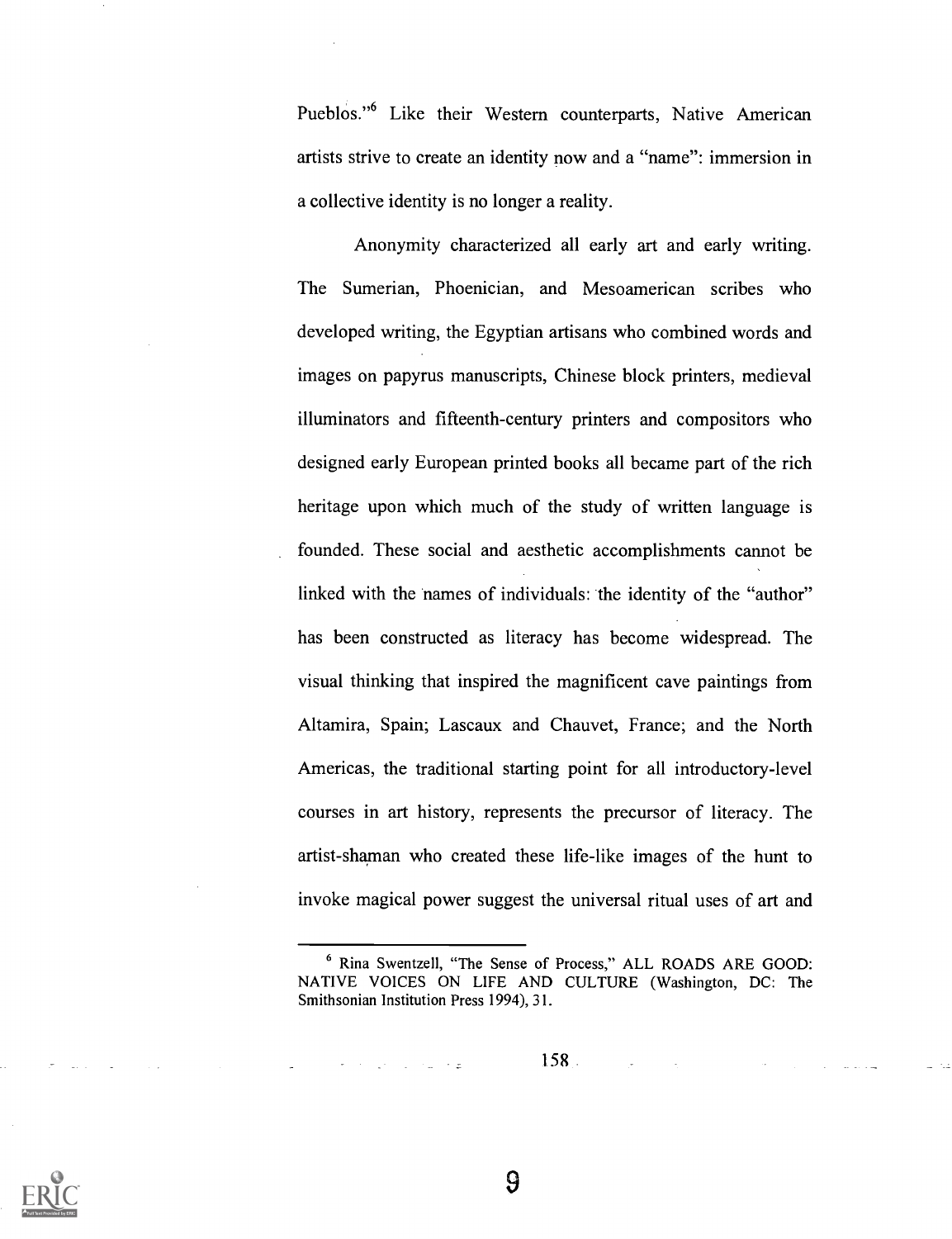language. Perhaps this is why this imagery and simple symbolism can stir strong reactions that transcend cultural, geographic, and political boundaries.

On a continent where more than two hundred languages were spoken, Native Americans relied heavily on visual intelligence for survival. Pictographic messages on wood and stone were used in trade and communication between the tribes. There is no more pragmatic form of communication than a carving used to delineate territory or provide direction. The well-known solstice marker at Chaco Canyon would have been accessible to Mesoamericans trading in the area. Nearby they would likely see the pictograph that is reputedly a recording of the supernova of the 11<sup>th</sup> century. Most tribes specialized in the trade of one or more items such as shells, hides, or stones. The Cherokee wampum belts made from whelk and clam shell were used as currency in the  $18<sup>th</sup>$ Century. Tribal people interpreted medicine paint, tattoos, and clothing styles to determine the social roles of those with whom they interacted. Color and symbolism could be used to encode a family identity. A Chilkat weaver may invest more than a year in a clan robe in order to gather, dye, and spin the mountain goat wool. Ojibwe women invested the same time in the bandolier beaded bag

159

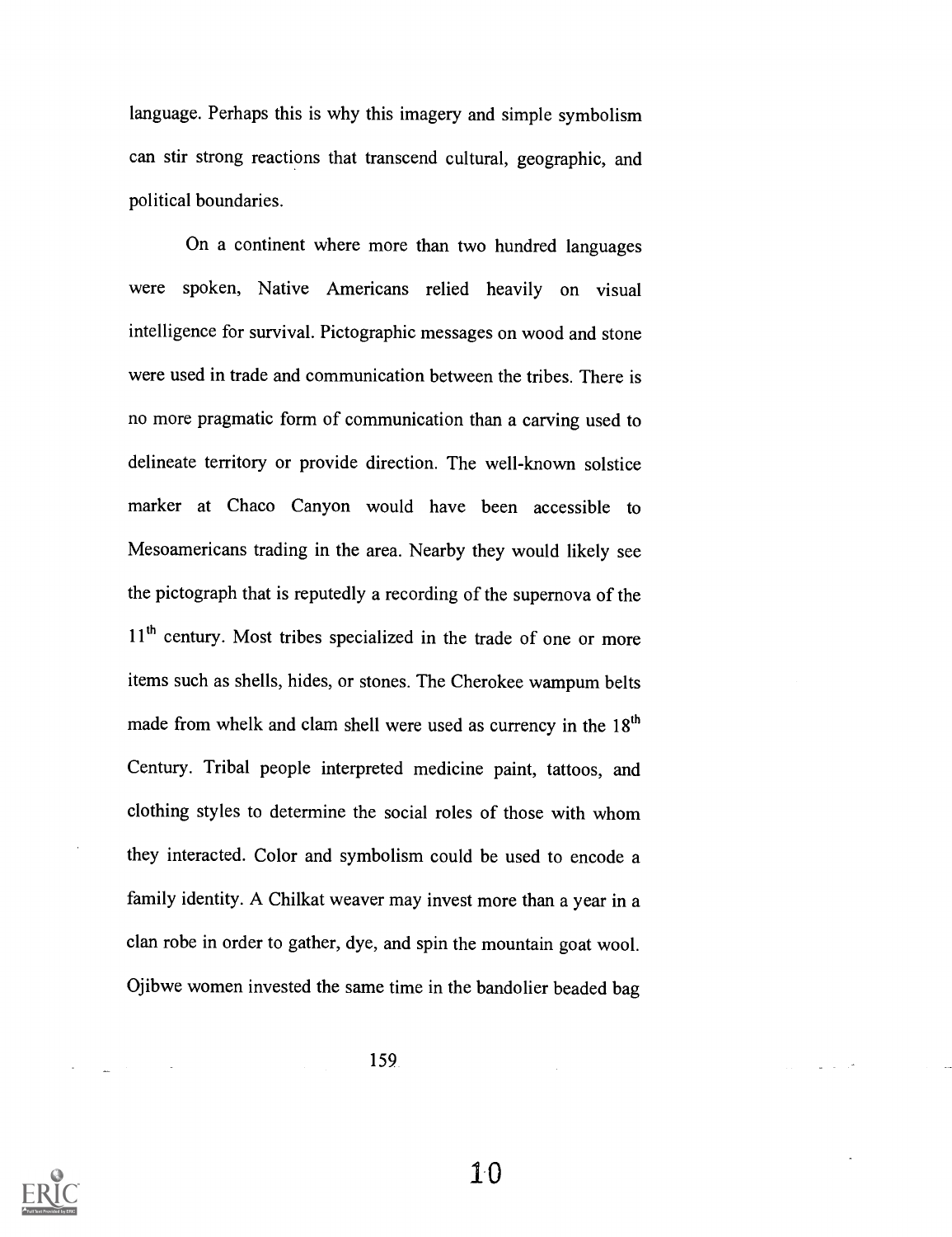for a family member. "For the women who made them, it was a labor of love, almost like giving birth to a child."<sup>7</sup> The full headdress of the Plains Indian warrior is a familiar American icon. A single feather of a warrior was testimony to the fact that he had counted coup: touched an enemy without hurting him. Some designs were communicated from the spirit world to the wearer. The shirt attributed to Crazy Horse communicates a visionary experience in the painting of the hide; the locks of hair suggest his role as an akicita, a warrior and mediator. Medicine pouches are powerful and personal: they contain roots, herbs, stones, and constitute a "cosmic diagram' of a multi-layered universe." Such necklaces are created after a vision quest, Duban notes, and "commemorate contact with the supernatural and preserve private messages known only to the owner."8 Bags, shields, and clothing can be protective, as eagle feathers can be. The Ghost Dance Shirts worn by the Sioux were thought to be impenetrable by bullets. Adornment also signals transformation: a shaman wears animal

160

 $\mathcal{L}_{\mathcal{A}}$  ,  $\mathcal{L}_{\mathcal{A}}$  ,  $\mathcal{L}_{\mathcal{A}}$  ,  $\mathcal{L}_{\mathcal{A}}$  ,  $\mathcal{L}_{\mathcal{A}}$  ,  $\mathcal{L}_{\mathcal{A}}$ 



<sup>7</sup> Earl Nyholm, "The Proper Way," ALL ROADS ARE GOOD: NATIVE VOICES ON LIFE AND CULTURE (Washington, DC: The Smithsonian Institution Press 1994), 50.

<sup>8</sup> Lois Sherr Dubin. NORTH AMERICAN INDIAN JEWELRY AND ADORNMENT FROM PREHISTORY TO THE PRESENT (New York: Harry Abrams, 1999), 247.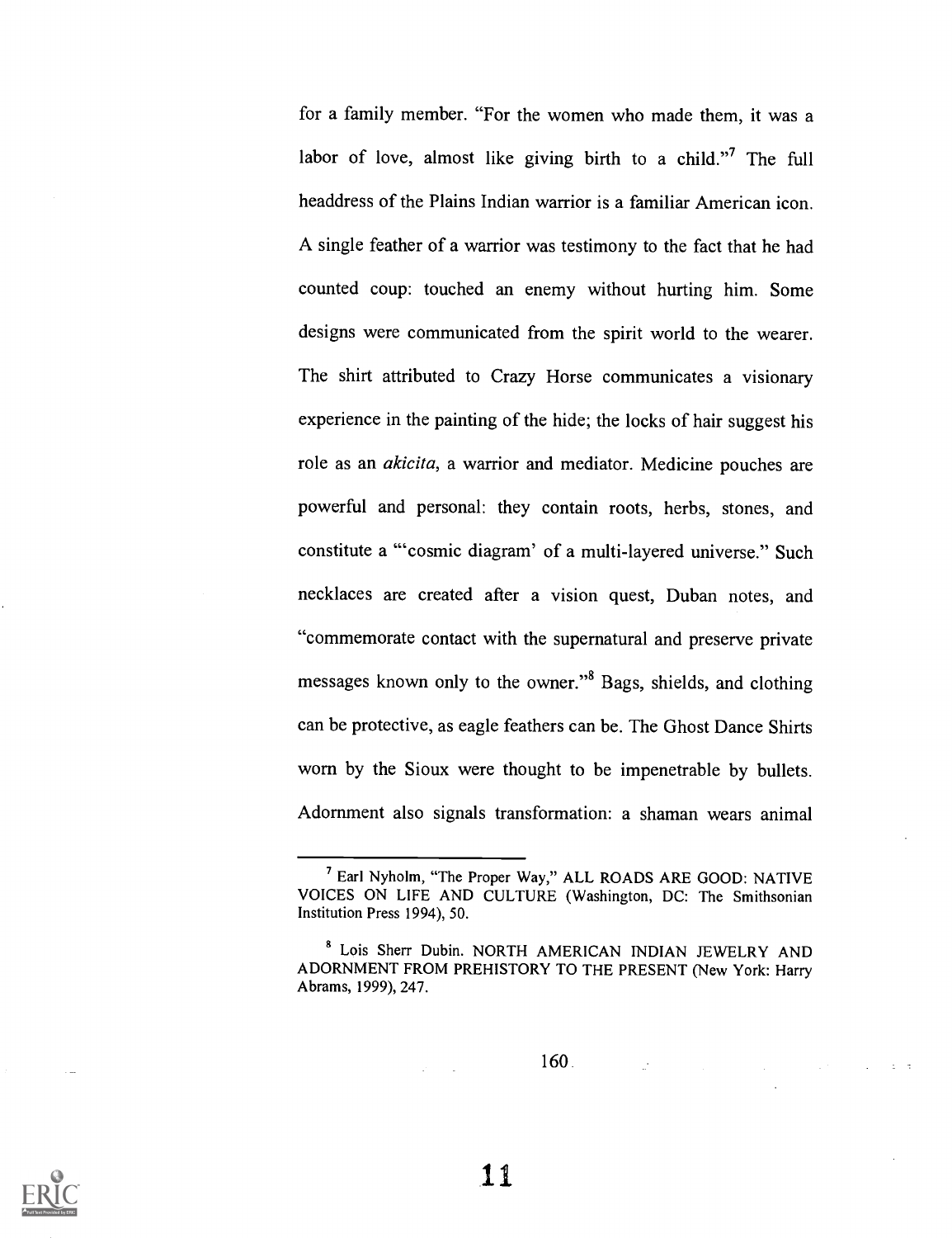skins, feathers, and stones to invoke the help of spirits. When a Zuni dancer puts on the dress of a kachina, or a White Mountain Apache puts on the headdress of a clown, they are transformed and must not be touched by humans. Serious conflict has arisen between Native people and collectors who cannot accept the inherent life in ceremonial items; this has led to the Native American Grave Protection and Repatriation Act of 1990. The conflict reflects fundamental differences in definitions of what is "animate" and "inanimate", what is community property and what is a cultural artifact.

The graphic designs encoded epic events, migrations, and personal narratives. A buffalo robe might be painted with the exploits of a warrior. The pictorials on the Plains winter counts jarred the memory of the storyteller and he recounted tribal events. These representations can be deciphered even without the oral narratives. Some image-inspired ideographs were shared by tribes; for example, the stylized symbol for corn can be seen in both Hopi and Navajo cultures. Some scholars note the similarities between Navajo dry paintings and Pueblo altars, and argue that the Navajo derived their designs from their neighbors, but favored elaborate

161

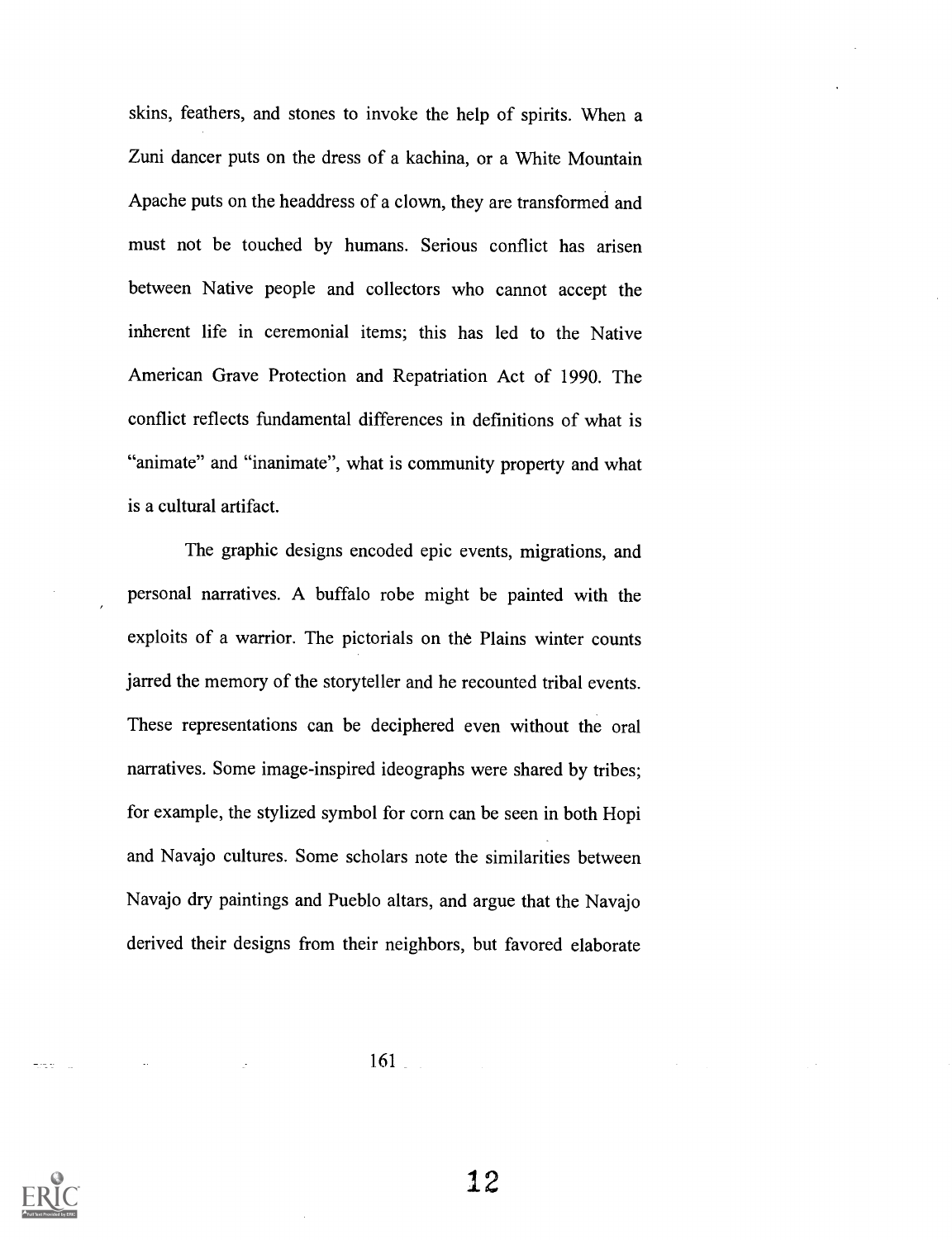drawings over assemblages over time for practical reasons.<sup>9</sup> The woven wampum belts of the Cherokee are much more abstract and difficult to decode. Important events concerning peace and war were woven into the belts, and presented such a threat to the colonists, that they destroyed them. The tribe sustained their sacred and historical knowledge by transforming it in acceptable Woodlands flower imagery. "When we worked with flowers, we made the missionaries happy. But hidden in the flowers, as well as other imagery, ideas were kept alive," an Elder Cherokee recalls. "In the flowers were messages and telegrams...One bead color touching another meant something...the spiritual teachings still circulated."19 Dramatic changes were precipitated in the arts by contact with Europeans: hides were replaced by muslin, shells by glass beads. More importantly, visual metaphors had to be protected as ceremonial objects were confiscated by the government authorities, religious fanatics, and anthropologists. The potlaches of the Northwest tribes, intended to redistribute goods in the community, were outlawed. Twenty-six Kiowa and

162



 $\overline{\phantom{a}}$ 

<sup>&</sup>lt;sup>9</sup> Hatcher. The subject of the Navajos "borrowing" cultural practices from the Pueblos remains sensitive in the Four Corners region.

 $10$  Dubin, 196.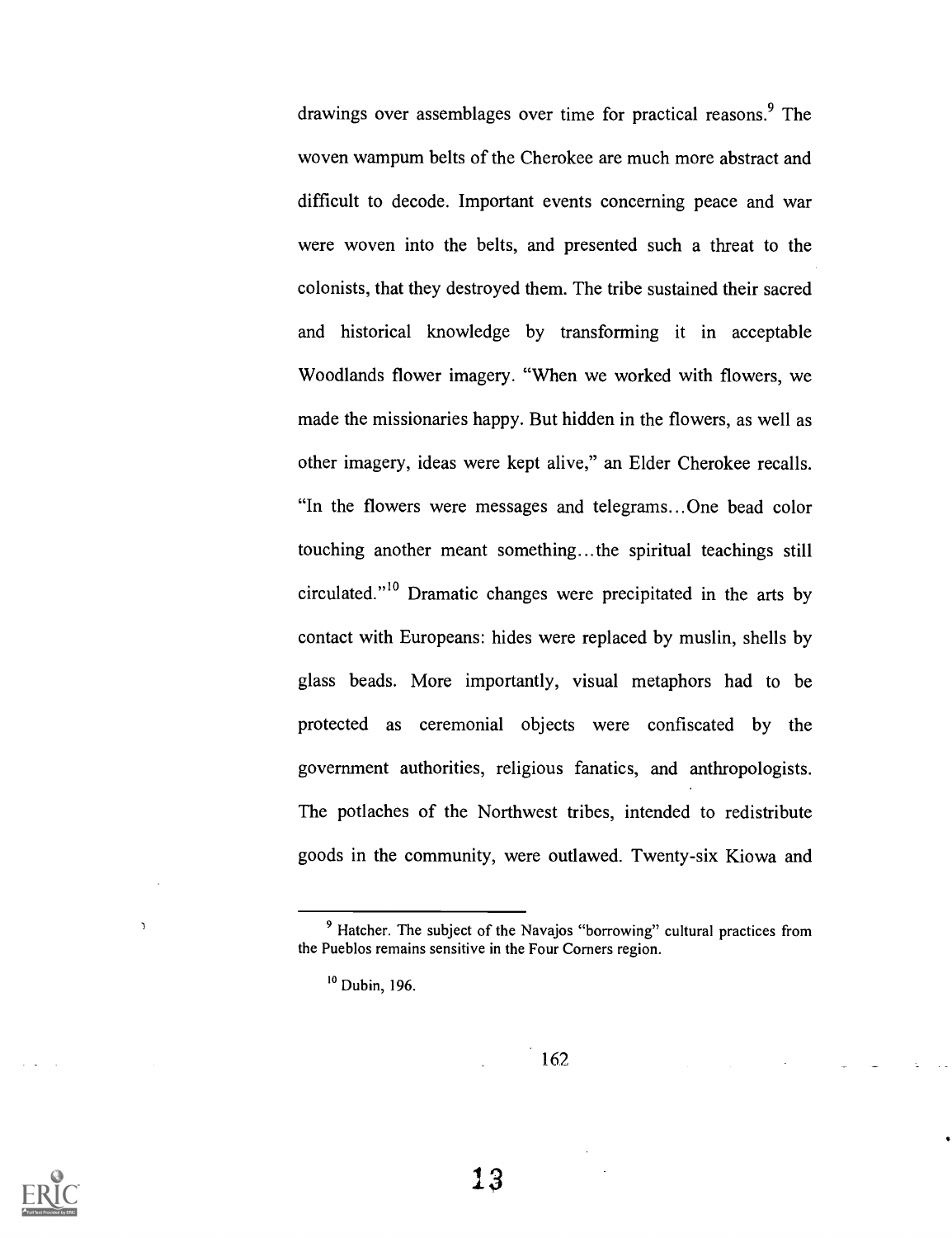Cheyenne warriors imprisoned at Ft. Marion produced eight hundred ledger drawings to sell to tourists; the distinctive drawings were precursors to contemporary art. Arthur Siberman states: "Native American painting became an ideological concern projecting a threatened way of life."<sup>11</sup> The graphic designs under discussion are often esoteric, "charged icons" that suggest a unity of culture transcending other factors such as building techniques, use of plants, and architectural layout. Patricia Crown makes this case for the Salado polychrome pots of the Southwest. Icons associated with the sun, stars, Venus, the sky, clouds, lightning, and precipitation are apparent in the designs. Fertility and weather control were paramount to these people. Crown provides a convincing argument that the designs are associated with an ideology. She suggests that the pottery had several functions: "Possession of the pottery affirmed that the owner was a participant in the cult and a believer in its tenet. It thus served as an assertion of personal beliefs by the owner and as an indicator to outsiders of the beliefs of the individual—the pottery defined membership in a group of believers...The pottery style not only



<sup>&</sup>lt;sup>11</sup> Arthur Siberman. "100 Years of Native American Painting," Display at the National Museum of the American Indian (New York: New York).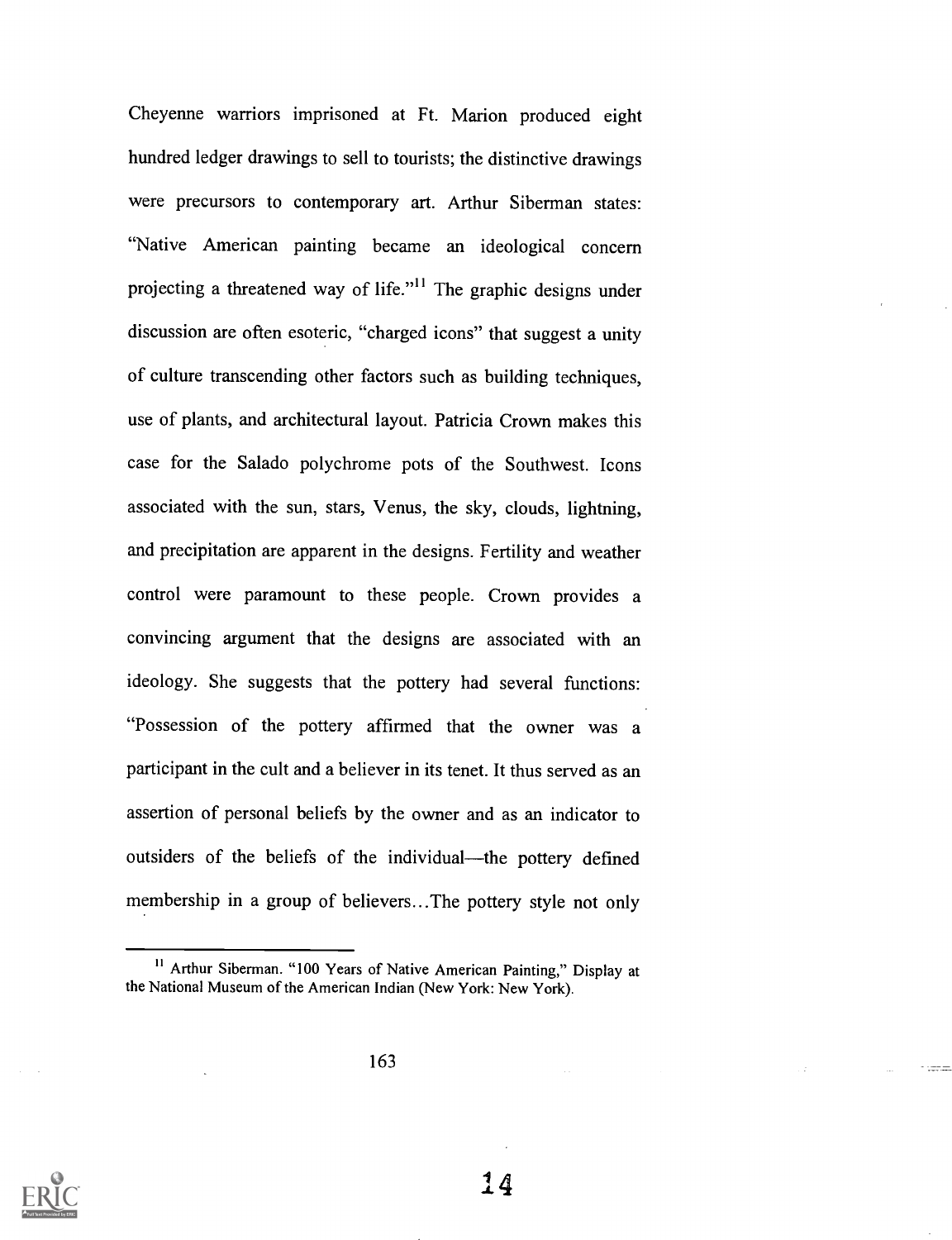signaled belief in an ideology, it also signaled access to the power associated with the ideology."I2 A sustained drought in the Southwest led to relocation of various communities in the late  $13<sup>th</sup>$ century. The material evidence for the cult is stronger after this point, as the people struggled to sustain their culture. Along the same lines, the parfleche bags created by entitled Lakota women have colorful, symmetrical designs that communicate esoteric knowledge. The creator's understanding that "what is in the stars is on earth and what is on earth is in the stars" was expressed in the mirroring of designs.<sup>13</sup> The keeper of Lakota star knowledge possesses a buffalo hide which is passed on from one generation to the next. The ceremonial cycles of the Sioux required that they travel to specific sites in and around the Black Hills, the "heart of everything that is", in order to receive "Wakan Waste", the power that comes down to earth at certain times and at appointed places

164



<sup>&</sup>lt;sup>12</sup> Patricia L. Crown. CERAMICS AND IDEOLOGY: SALADO POLYCHROME POTTERY (Albuquerque: University of New Mexico Press, 1994), 223.

<sup>&</sup>lt;sup>13</sup> Ronald Goodman. LAKOTA STAR KNOWLEDGE: STUDIES IN LAKOTA STELLAR THEOLOGY (Rosebud, SD: Sinte Gleska University Press, 1992), 34.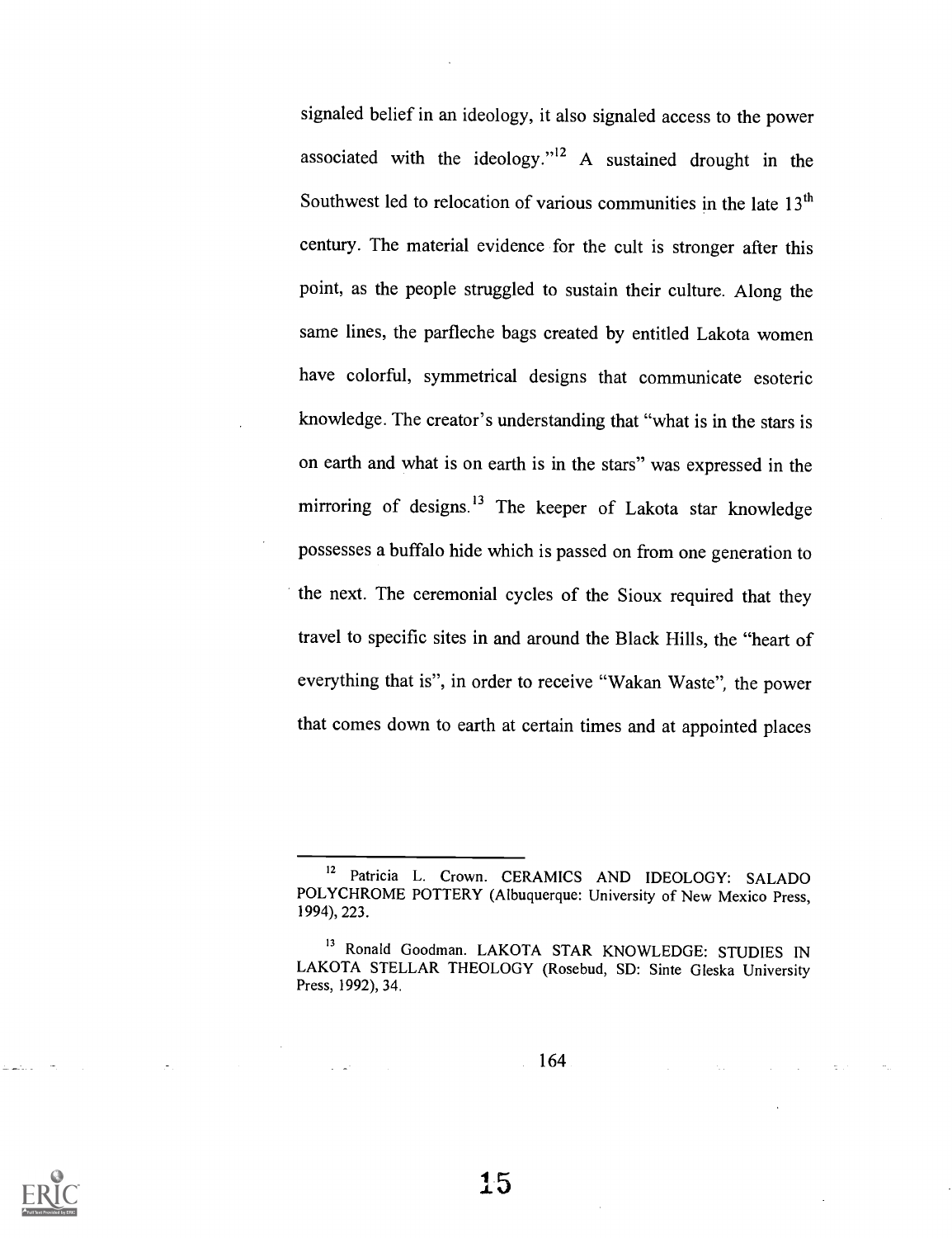when the sun is in a particular constellation.<sup>14</sup> This star knowledge is being revived and disseminated by Sinte Gleska University.

The range of symbols in the indigenous visual vocabulary reflect the natural features of the continent: whales, birds, forests, and deserts. While there is an abundance of pictographic images, others are more abstract or stylized and lend themselves to multiple interpretations. As oral language is poeticized so as to be remembered, so graphic design is stylized to suggest analogical thought. From a Dine perspective, the ear of corn is resonant with meaning. Corn is cultivated and it sustains the earth-surface beings. Corn pollen is offered to the "divinii" in an act of reciprocity. All living beings have a life cycle, as the corn has a cycle. The tassels resemble human hair, the leaves a shawl or blanket. Changing Woman, at the heart of the Origin Story, was found as a corn plant. White corn is associated with the male principle, yellow corn with the female. For the Hopis, the varieties of corn represent the choices that different tribes made as they transitioned into life in the Fourth World. The Hopis chose short, blue corn, which represents a long and lasting life, while the Dine

165



<sup>&</sup>lt;sup>14</sup> Goodman, 12.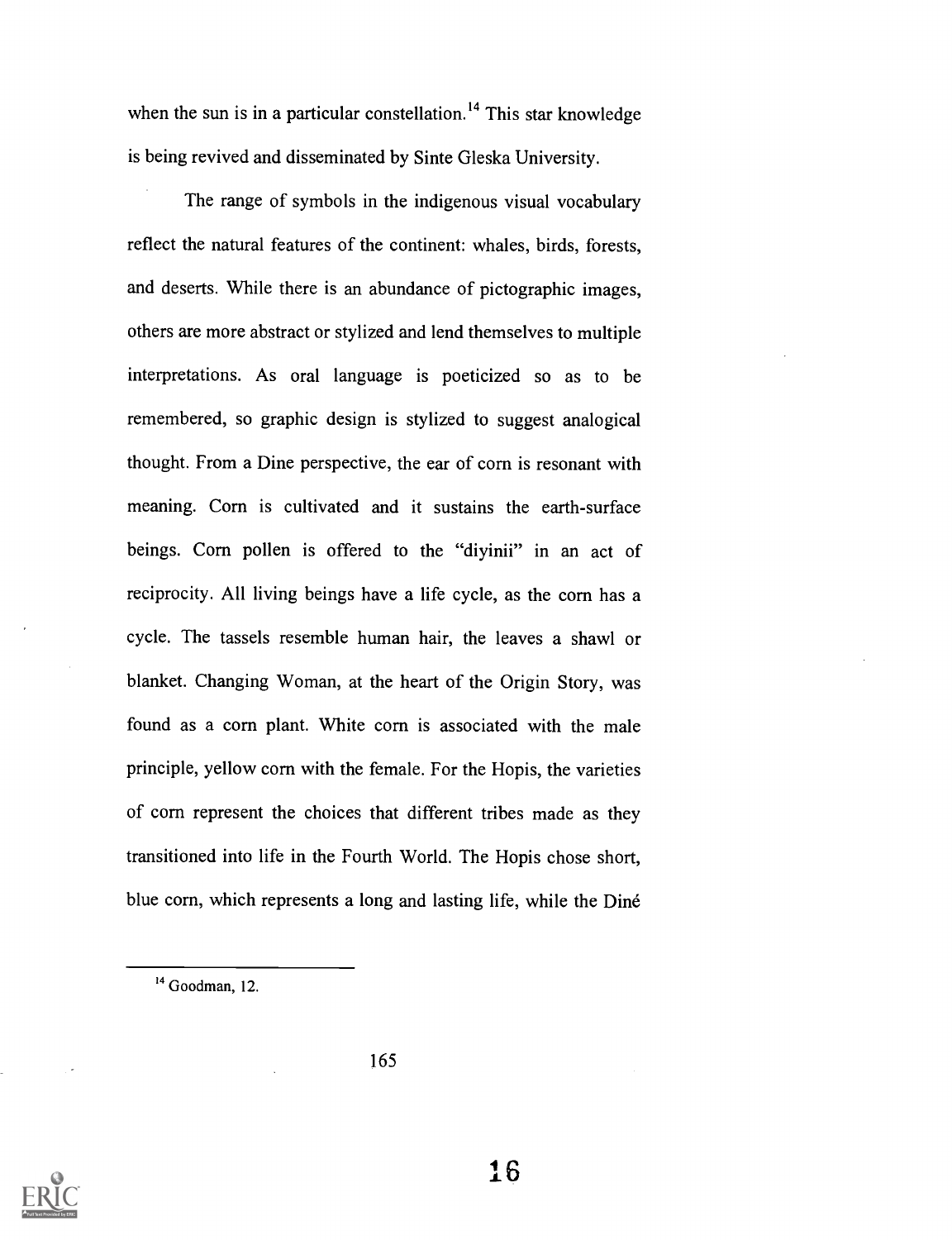chose yellow corn and with it a shorter, more enjoyable life.15 The design of everyday objects, ceremonial items, and housing encode a cosmic order that precede human thought: such imagery can be referenced for complex teachings. The basket and "hooghan" represent a homologue of the Navajo universe, for example. A traditionally educated Navajo may refer to a ceremonial basket as a visual record of Navajo history from the Emergence from the First World through every phase of life in this world. Talking God taught First Man and First Woman how to construct a "hooghan" at the time of emergence. "As in the case of baskets, the living elements moisture, air, substance, heat, and vibration were formulated to "hooghan", whose structure, process, and use followed the paradigms established in the construction of the world."16 Farella refers to the home as one of the "master encodings": "A complete understanding of the Hogan is complete understanding."<sup>17</sup> The square and circular mother earth symbols,

166



<sup>&</sup>lt;sup>15</sup> Frank Waters. THE BOOK OF THE HOPI (New York: Penguin Books, 1963).

<sup>16</sup> Maureen Trudelle Schwarz. MOLDED IN THE IMAGE OF CHANGING WOMAN: NAVAJO VIEWS OF THE HUMAN BODY AND PERSONHOOD (Tucson, AZ: University of Arizona Press, 19978), 41.

<sup>&</sup>lt;sup>17</sup> John. R. Farella. THE MAIN STALK: A SYNTHESIS OF NAVAJO PHILOSOPHY (Tucson: The University of Arizona Press, 1996), 87.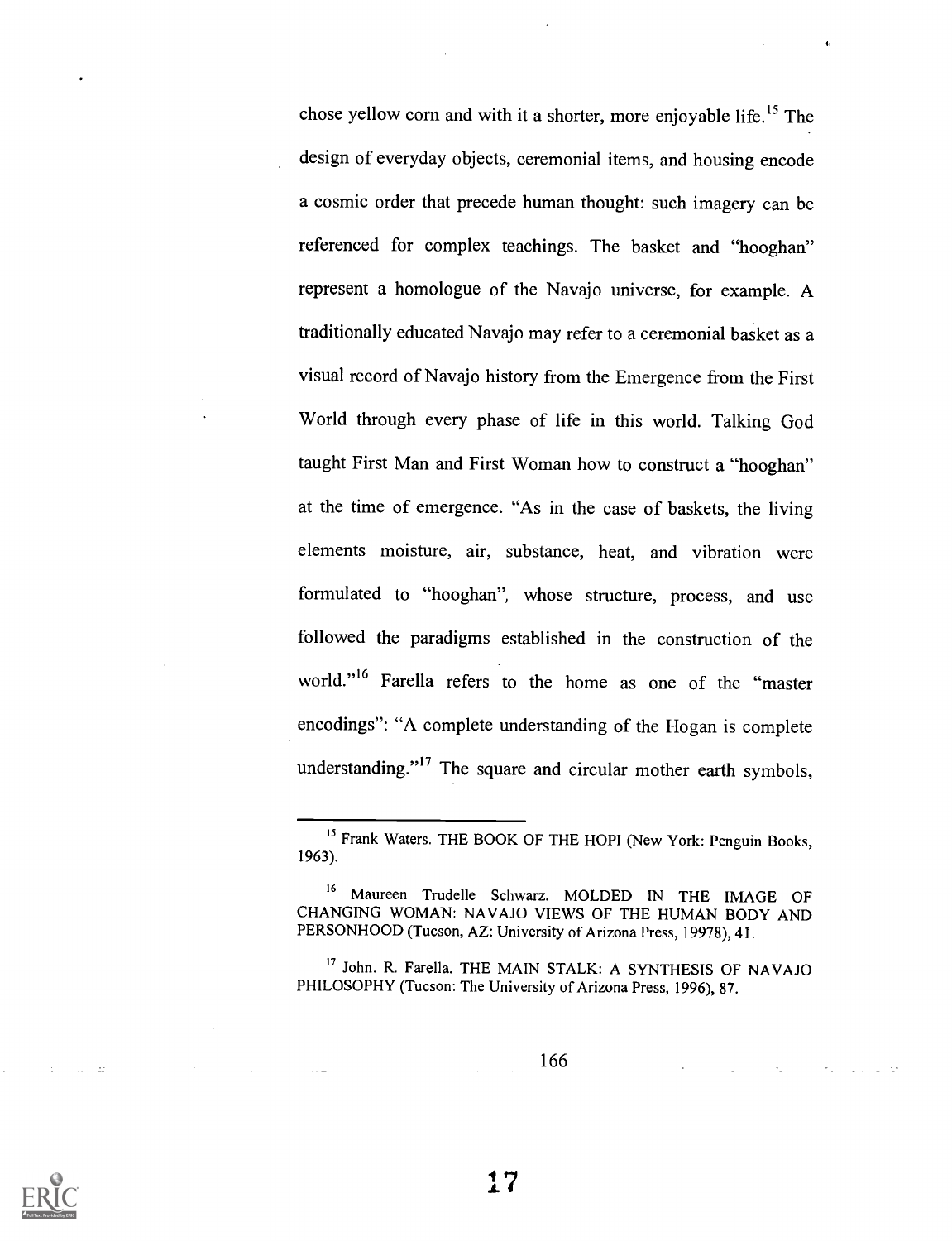found carved on a rock south of Shipaulovi are found on ceremonial objects and on Hopi jewelry. Humans have lived in three previous lower worlds, the Hopi suggest, and are now living in a Fourth World. These worlds were not literally under the earth, but represent lower forms of consciousness. In the Fourth world, the Creator Masaw instructed every clan to make a migration in all four directions before returning to the center of the world in the Hopi homeland. According to Frank Waters, "All these patterns formed by their four migrations are the basic motifs of the symbols still found today in their pottery and basket ware, or their kachina rattles and altar boards."<sup>18</sup> The circle, for the Sioux, is a fundamental symbol marking the edge of the world and the four directions with specific sets of meanings: north is associated with purification, the west is home of the Thunder Beings, the east is associated with wisdom, and the south with fertility. The sweat lodge, the tipi, and the camp circle are all designed as homologues. The sweat lodge is a small spatial model of the earth and the mother universe. And individual could visualize his or her place in the circles of organization, form a sense of identity, and act appropriately. Where one sat in a tipi was charged with social



<sup>&</sup>lt;sup>18</sup> Waters, 42.

<sup>167</sup>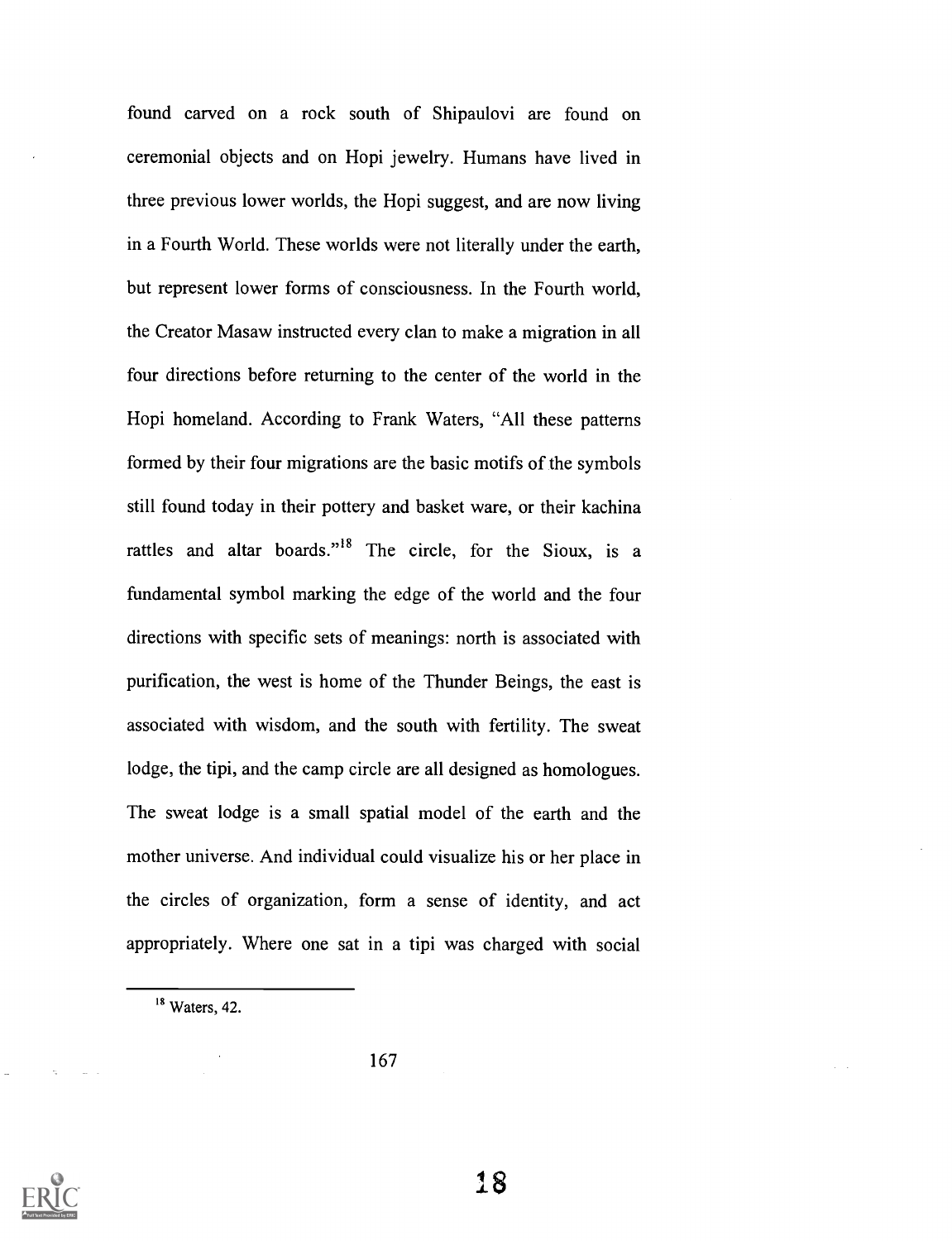meaning. When the Sioux camped, the placement of tipis within the circle was determined by family roles and social status. Furthermore, Elaine Jahner argues that Lakota verbs of movement were tied to performance conditions associated with the spatial plans of the camp circle and the migration of the tribe. "Important aspects of the Lakota system of interaction were once mapped out in the spatial plan of the camp circle. As a result, role functions could be communicated non-verbally, and the actual positions of participants in any communication situation could affect the structure and meaning of the verb exchange."<sup>19</sup> Language loss involves not just the loss of words, but the loss of roles and social expectations built into non-verbal behavior. While some of the narrative tradition has been lost, the traditional "hooghan" sits beside the mobile home, and the tipi may be used by Native American church members in any part of the country.

The narratives were accessible to everyone in the community and could be interpreted on a number of levels. Children could process information on the most concrete, literal

168



<sup>&</sup>lt;sup>19</sup> Elaine Jahner. "Language Change and Cultural Dynamics: A Study of Lakota Verbs of Movement," LANGUAGES IN CONFLICT: LINGUISTIC ACCULTURATION ON THE GREAT PLAINS, Ed. Paul Schach (Lincoln: University of Nebraska Press, 1980), 140.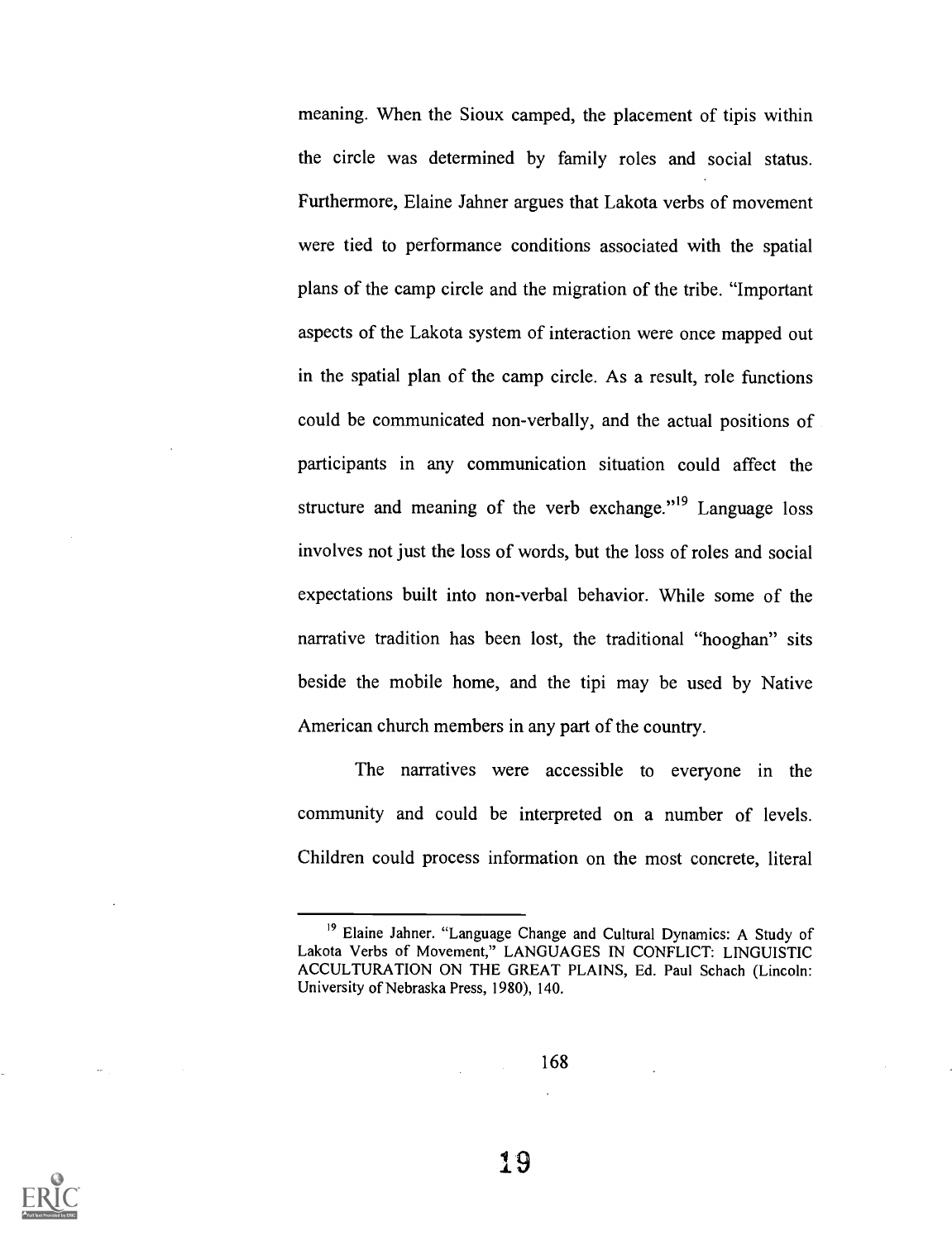level, while more esoteric meanings were available to those who occupied specific roles in the community. A Navajo medicine man, Harry Walters, points out that there are four mail levels of abstraction in story-rendering and that these can be subdivided into an additional three, so one can say there are twelve levels of meaning. The first is used for children, the fourth is reserved for specialists, such as singers and medicine people, the other two are of intermediate abstraction.<sup>20</sup> As the level of abstraction changes, so do the detail of the stories. There are several hundred versions of origin stories. Common to all is the birth of the hero twins to Changing Woman. There follows a period of time when the sexes are separated and sexual misconduct occurs. The *naayee* concept enters Navajo philosophy at this point, and most translators have gone with a literal, concrete translation of "monsters". John Farella prefers the metaphorical interpretation: "anything that gets in the way of one's life", which may include poverty, illness, or unhealthy relationships.<sup>21</sup> A visual image or an objectification may be essential to young learners. The Hero Twins slay the monsters that come into being as a result of human misconduct. Good

21 Farella, 8.



 $20$  Schwarz, 24.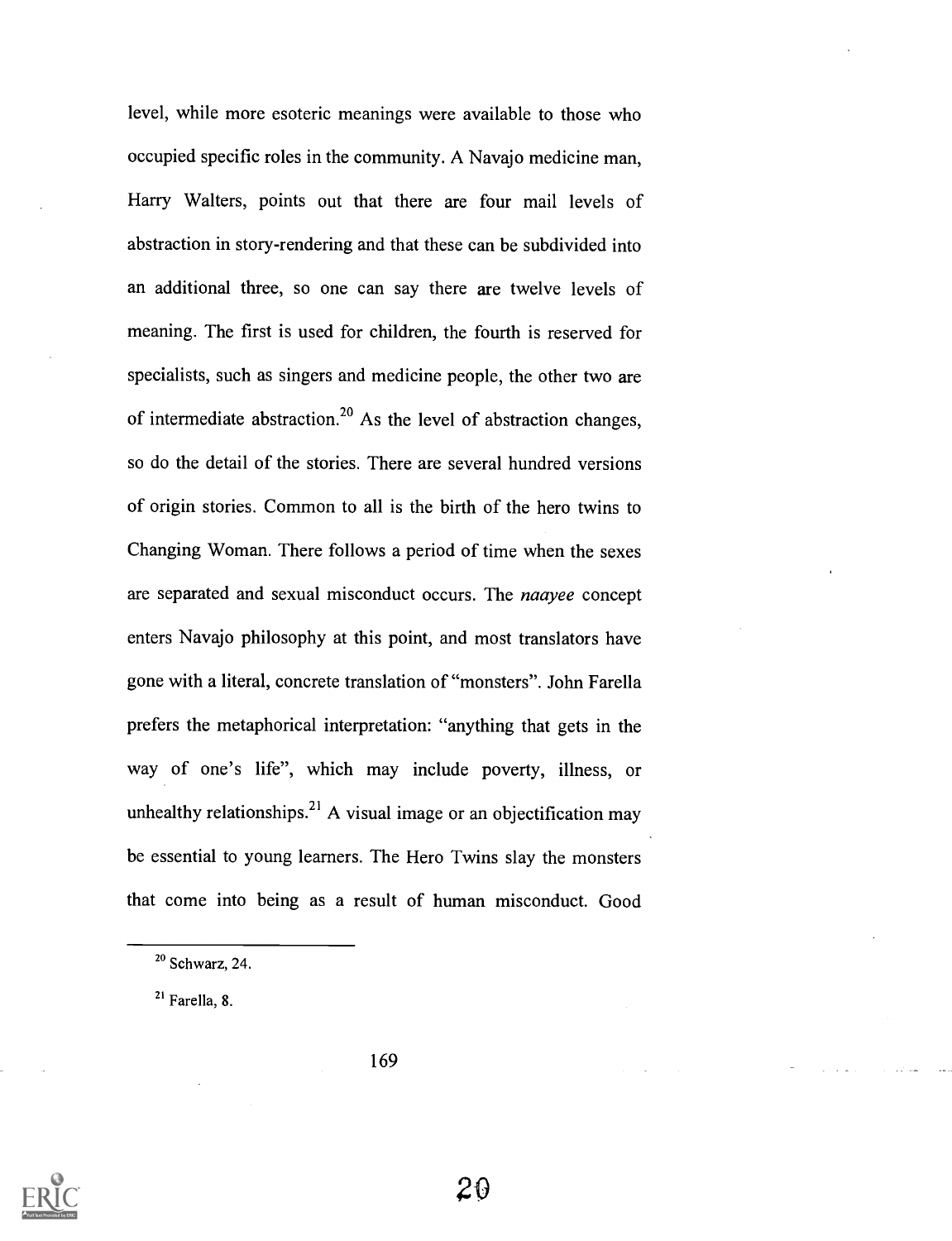teachers, Walters points out, start with the simple, literal explanation and then proceed to a more complex level when the learner asks the right questions. The trajectory for cognitive and spiritual development is individual and learner-initiated. The concrete and the abstract can be found in native words with multiple meanings.. The Navajo word "ama" has a wide range of referents: one's mother by birth, the earth, the sheep herd, the corn fields, and the mountain soil bundle, as Witherspoon points out. Similarly, the Lakota word "wacekiya" means both to "pray" and "to speak to one's relative." The multiple meanings of words and the multiple levels of interpretation indicated field-dependent thought and cooperative learning in the communities. Members of the community related to one another through common metaphors and remained mindful of their inter-connection to all living beings. Teachers and storytellers adapted to the gender and age of their listeners; the appropriateness of narrative to the time of year was also a consideration. The skills of spontaneous adaptation to the mood and knowledge of an audience were part of defined intelligence.

A conceptual model of a sphere encompassing the solar system and visible constellations was used for agricultural,

170

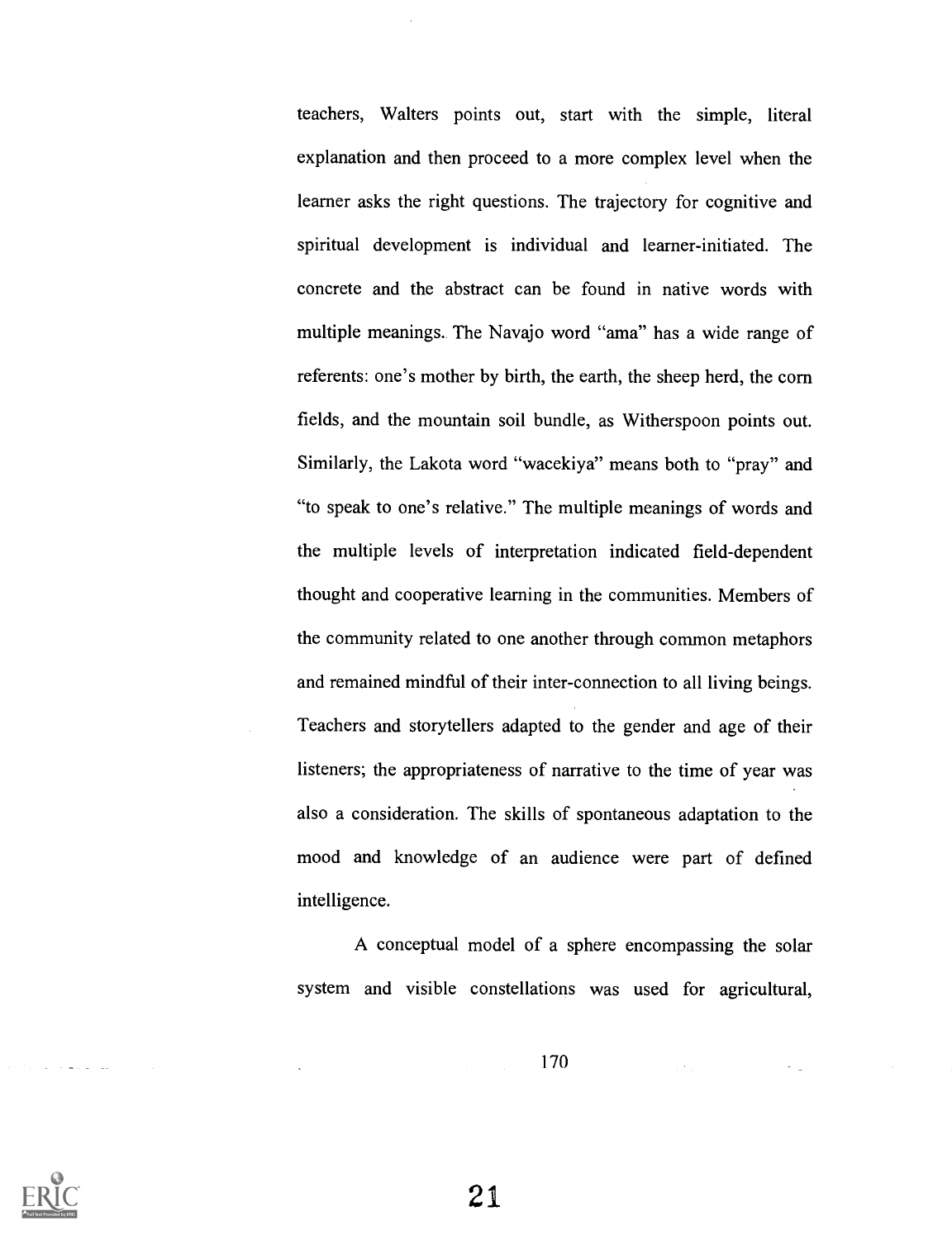hunting, and the accompanying ceremonial practices. Acknowledging the interconnection between all living beings, indigenous people made offerings and conducted ceremonies at appropriate times and places. A Navajo Night Chant Singer keeps an eye on the constellations and times his songs accordingly. The Zuni Shalako dance is determined by the position of the moon rather than a calendar date. The individual is also situated within this icon of the cosmic circle or sphere. Dubin observes: "As part of the universal circle, the tribe encircles the family; at the circle's core stands the individual, who also passes through the life cycle. Tribes link to other tribes through circular trade routes and reciprocal gift-giving practices."22 Children pass through the circle of learning until they are revered elders, dependent on younger caregivers.

The visual paradigm of the medicine wheel has structured Native American curriculum. One such example derives from a model created by Tex Anderson, Jr. to represent "Dineji ke' go Hozhoogo iina," The Navajo Blessing Way of Life; this model is



 $22$  Dubin, 20.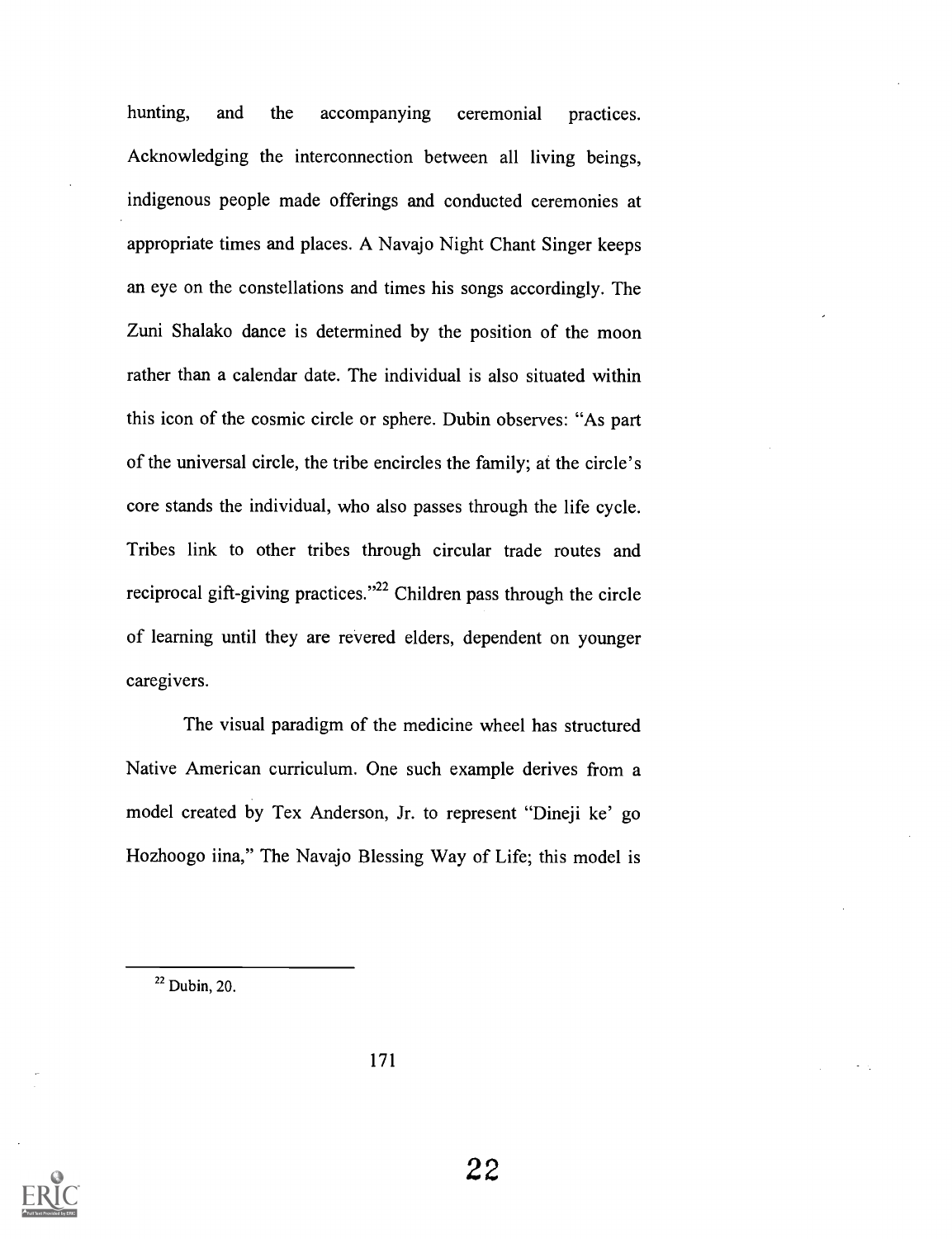used by Dine College.<sup>23</sup> The Four Sacred Mountains, the seasons, essential elements, and clans are indicated on the Four Directional quadrants. Childhood is a time for the understanding of limits and boundaries; the child begins the process of learning thinking skills. Experimentation and planning are stressed during the adolescent years. Adults become involved with the creation of life and the application of learning. Reflection on learning and action is emphasized in the final quadrant, and wisdom develops from this process. This paradigm is fluid and dynamic; it can and has been used across the curriculum at Dine College. "Praxis" is emphasized: knowledge is converted into practice within a cultural context. This instinct to contextualize knowledge by situating the learners in time and space is observed in informal education in the community. "Navajo people living in the modern world often cope with individual concerns by placing them within the larger cultural context of Navajo philosophy and oral history...To teach one about Navajo life and explain their courses of action in problemsolving, they contextualized each of the topics under consideration

172



<sup>&</sup>lt;sup>23</sup> Tex Anderson, Jr. Diagram produced by N. Quaglletta, QT Consultants, 1995.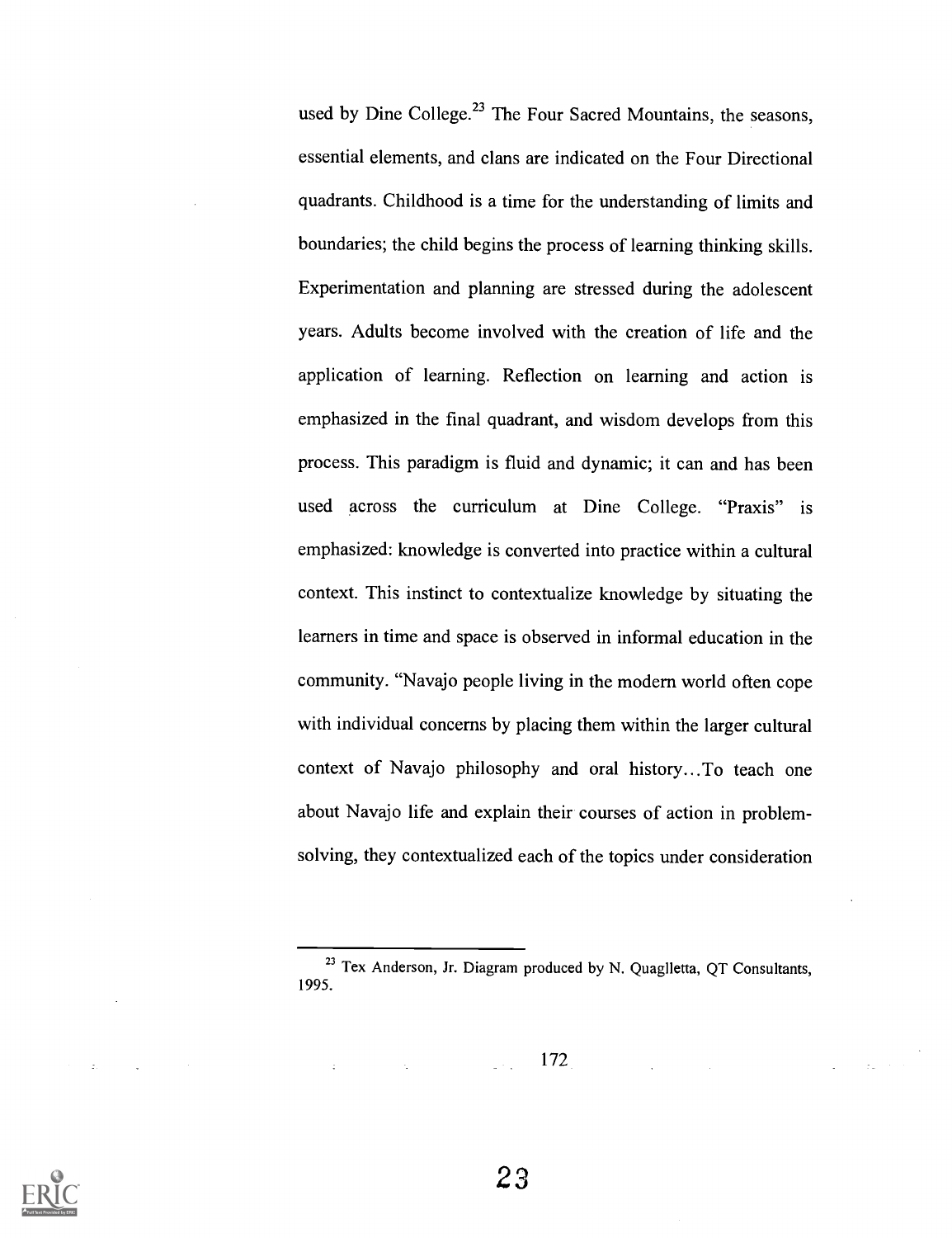within a broader framework of the origin and creation stories that make up oral history", Schwarz notes.<sup>24</sup>

Charles Braithwaite, an ethnographer, has noted a number of ways that the tribal college has promoted the language and culture of the Navajo and motivated students to live consistently with the Protection Way and Blessing Way Teachings.<sup>25</sup> Individual "identity" is reinforced by mandatory clan introductions. A "sense of place" is embedded in the design of the college campus. The core of the administration building is a "hooghan" and the creation stories are painted on walls outside the interior. "Duality", the interconnectedness of male and female principles, is integrated into philosophy classes. The teachings about reproduction and transformation spiral back to the creation story: "The amorphous, primal-gendered beings repeatedly give birth to beings that more and more come to approximate the living things on the earth's surface today."<sup>26</sup> Male and female qualities are found pervade all beings and must exist in balance, even within the individual. With

 $26$  Farella, 71.



 $24$  Schwarz, 32.

<sup>&</sup>lt;sup>25</sup> Charles Braithwaite, "Sa'ah Naaghai Bik'eh Hozhoon: An Ethnography of Navajo Educational Communication Practices," COMMUNICATION EDUCATION 46 (1997).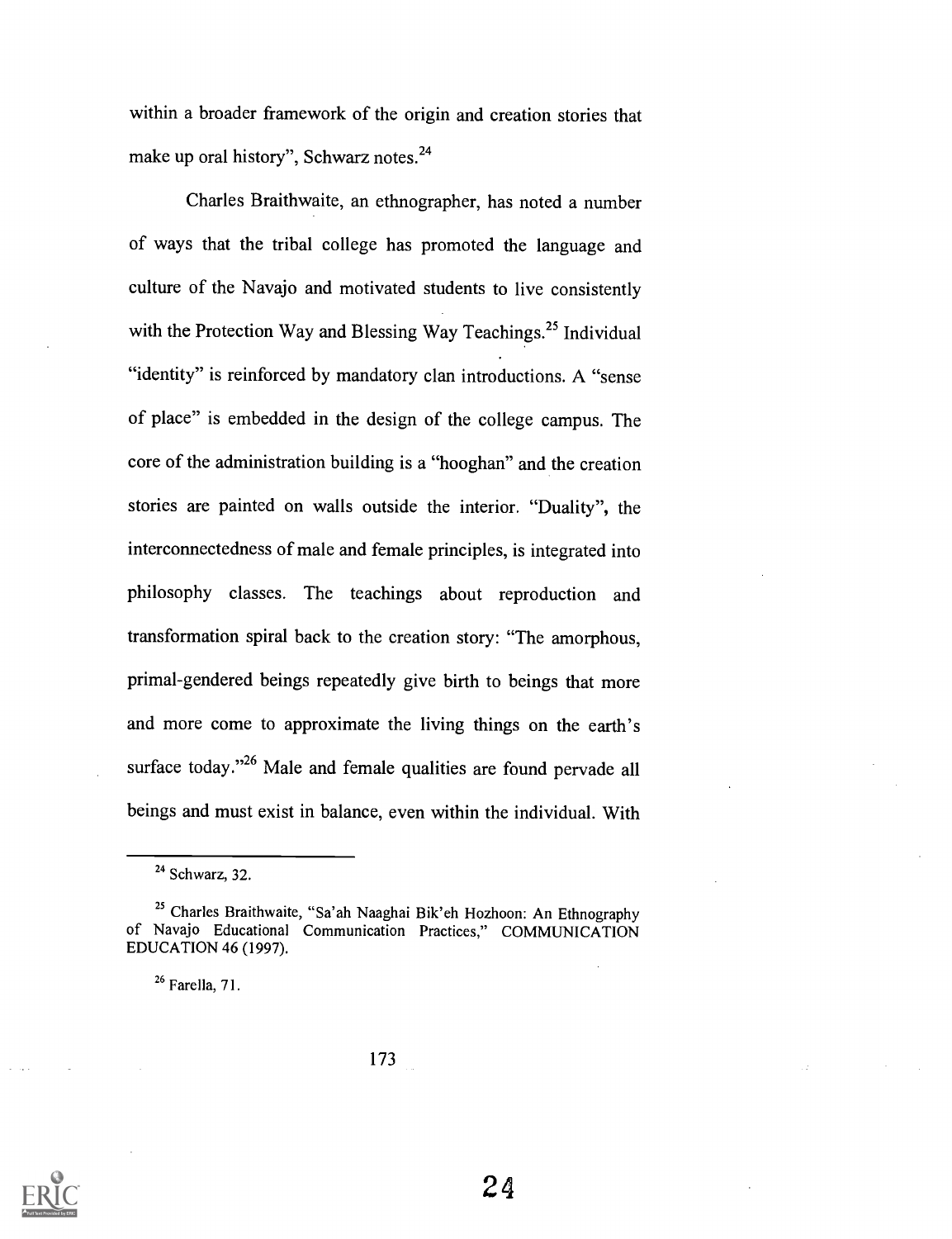"enactment", finally, speakers draw upon personal experience as to support their claims. Testimony has some value in Western rhetoric, but anecdotal evidence is largely dismissed in most disciplines.

The stability of paradigms in valued in such educational practice, in contrast to the Western preference for paradigm shifts and the "discovery" of new knowledge. Tribal philosophies typically describe an order that existed prior to language and thought. According to Hopi thought, humans and animals understood one another in the First World. It was Lavaihoya, the Talker, who came as a mockingbird, who convinced people of differences between animals and people, and distinctions between people of various races and languages. Navajo children have the capacity to communicate with the Holy Ones in a primary language before they learn the "second" language of the tribe: verbal behavior, rituals, and art functions to restore desirable conditions. The primary intention of the communicator is not aesthetic or individualistic. The compulsive power of [Navajo] ritual, including the songs, paintings, and prayers which are parts

174

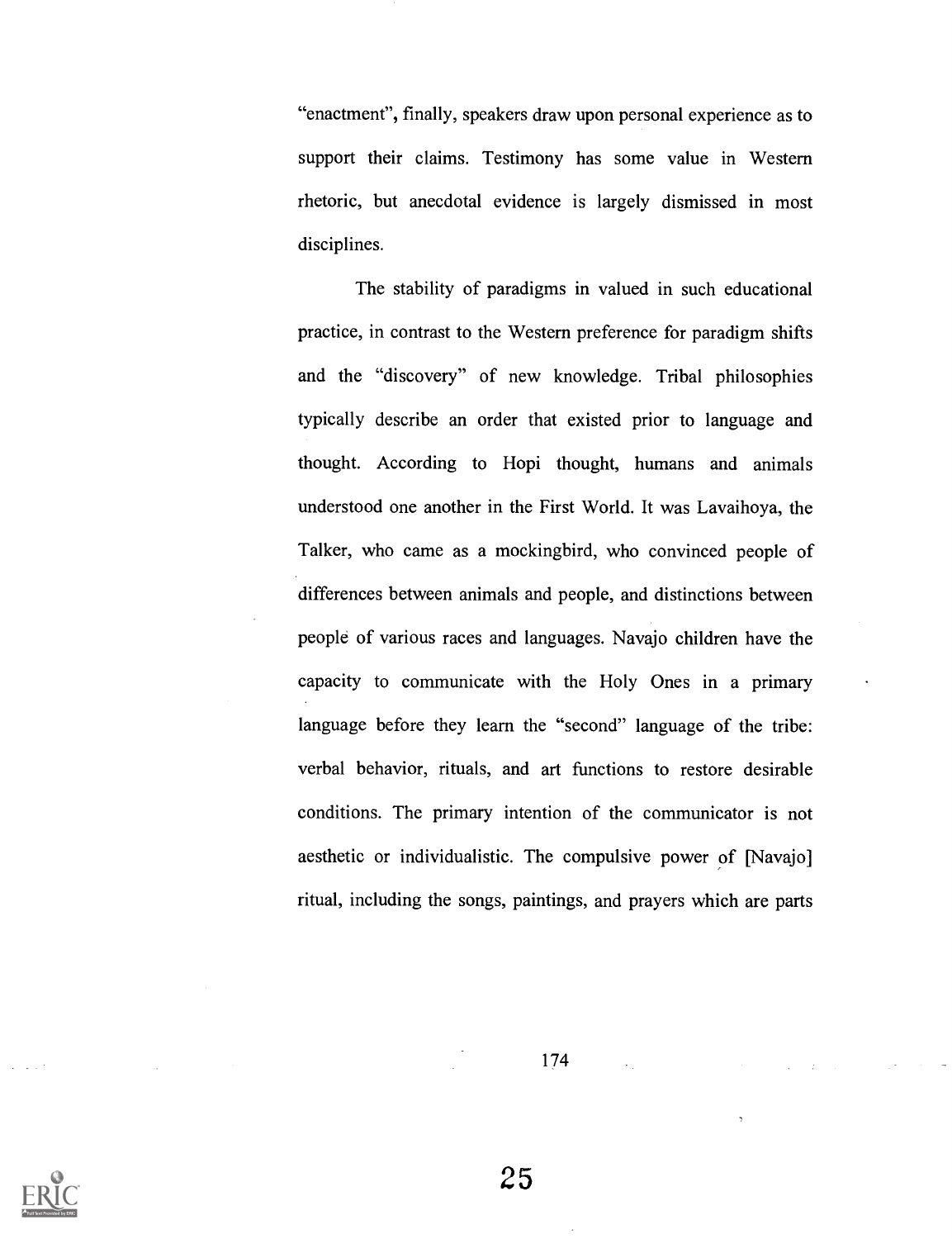of the whole, brings everything into line, harmonious, under control, and therefore healthy."27

In contrast, Western discourse has evolved from ritual combat and the properties of the written language. Through the written language, one can provide stable definitions, make assumptions and premises explicit and adhere to a logical order. Given the complexity of some Native American thought systems, such as that of the Dine, one can challenge David Olson's conclusion that oral language has "limited power to explore abstract ideas". The role or common sense and the wisdom of elders, so important in oral tradition, are often by-passed in literate societies. "Truth drops its ties to wisdom and to values, becoming a product of the disinterested search of the scientist."<sup>28</sup> Academic culture still has this preference for the stance of the "disinterested search", even though "alternative" discourses have found some acceptance. There is still a preference of prose to poetry, which can be traced back to Plato's writing of THE REPUBLIC, according to Olson. The primal imagery of the ancient Greek plays was created



 $27$  Hatcher, 25.

<sup>&</sup>lt;sup>28</sup> David Olson, "From Utterance to Text: The Bias of Language in Speech and Writing," HARVARD EDUCATIONAL REVIEW 47.3 (1977) 277-78.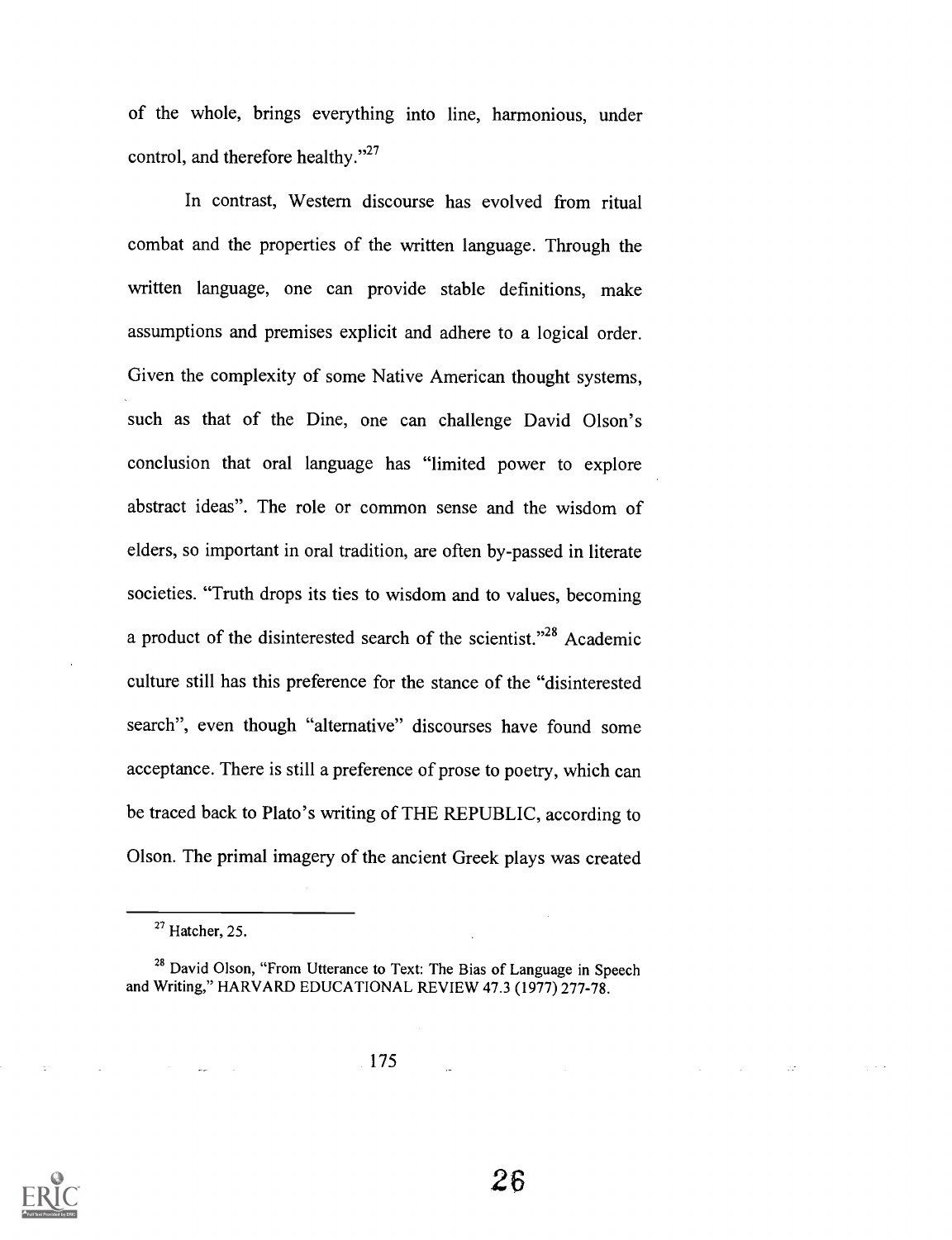by artists, who dwelled in the shadow world, and public discourse became the domain of philosophers, and later essayists and politicians.

Essayist literacy will remain important as scaffolding in higher education, and students will be expected to rely on digital technology to make visual statements. With computers, literacy requirements are in the process of change, and awareness of how thought can be mediated by the cultural tool of digital technology is intensified. Visual literacy requires a synthesis of the verbal and visual/spatial capacities: popular notions about the erosion of literacy are based on a false dichotomy. Leonard Shlain proposes that the power of the image has been waxing over the last fifty years, and Western culture is experiencing a shift in orientation. He refers to the power of NASA's photograph of the earth floating in space: "The inviting, mute image of the home planet floating in dark space did more to change the consciousness of its residents than the miles of type concerning the subject generated by the world's writers."<sup>29</sup> While the printed word dominated for five



<sup>29</sup> Leonard Sclain. THE ALPHABET VERSUS THE GODDESS: THE CONFLICT BETWEEN WORD AND IMAGE (New York: Penguin): 410.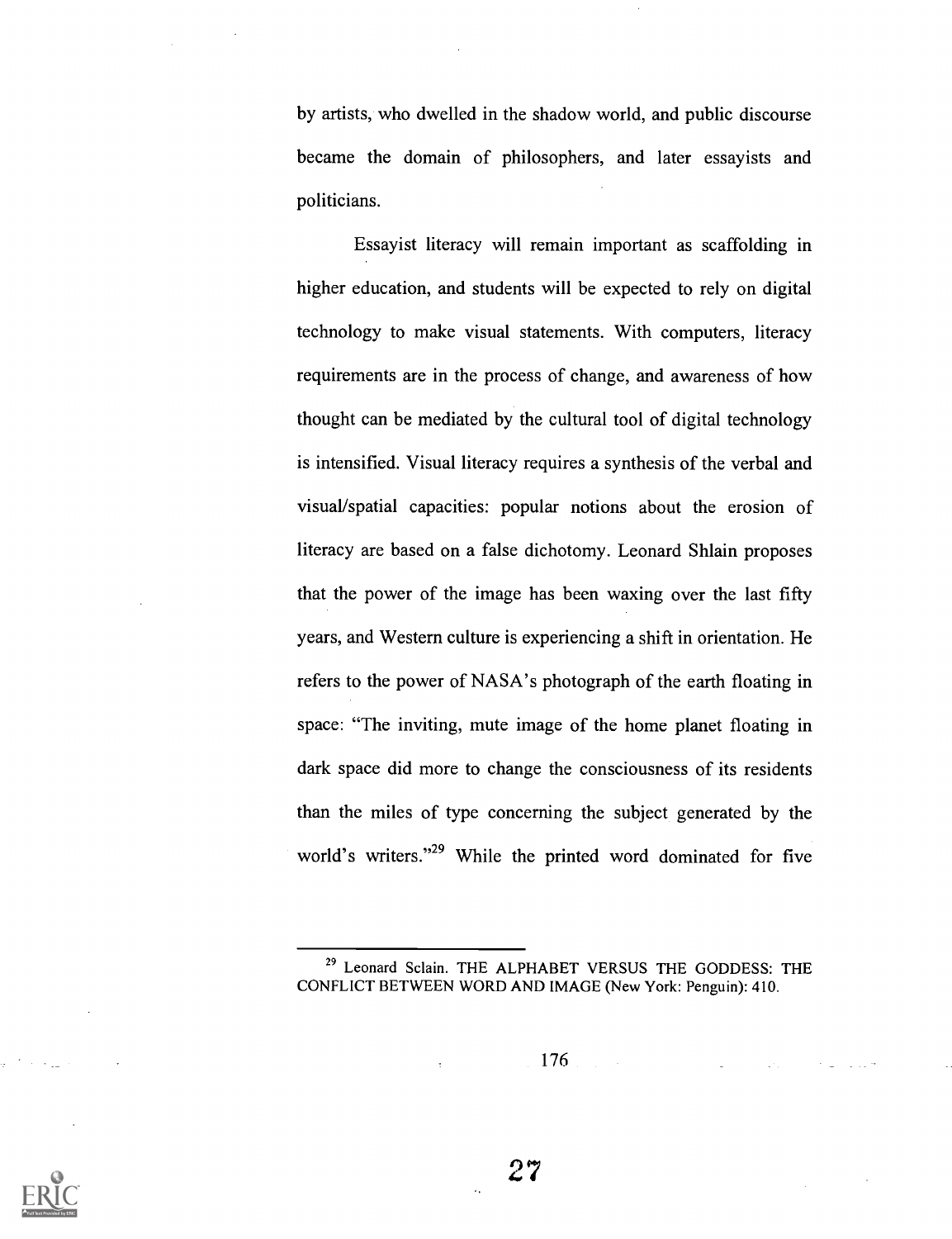millennia, the iconic symbol will reemerge along with the values of tolerance and respect for nature.

The predilection for visual learning is encouraged in Native American cultures with a traditional reliance on visual metaphors. Collaborations between those in the visual arts and those in the verbal, as described in the introduction of the essay, make pedagogical sense. Curtiss argues that once students can identify and create interrelated and interlocking whole images and structures, "they may better grasp the idea of unlocking other structures such as language... Visually dominant learners, I suspect, need to learn how to see parts of a whole and the relationship of one part of the whole to the whole to express themselves effectively with words. $130$  The physical presence of teachers is important, however, to learning. The affect of the teacher, the paralanguage, the vibration of the voice allow interpretation at an intuitive level. Ceremonies combine song and ritual behavior to reconfigure energies: explanations from the language of the physical do not work. As distance and internet learning are promoted as effective and economical, more students will seek praxis in education through service learning and face-to-

177

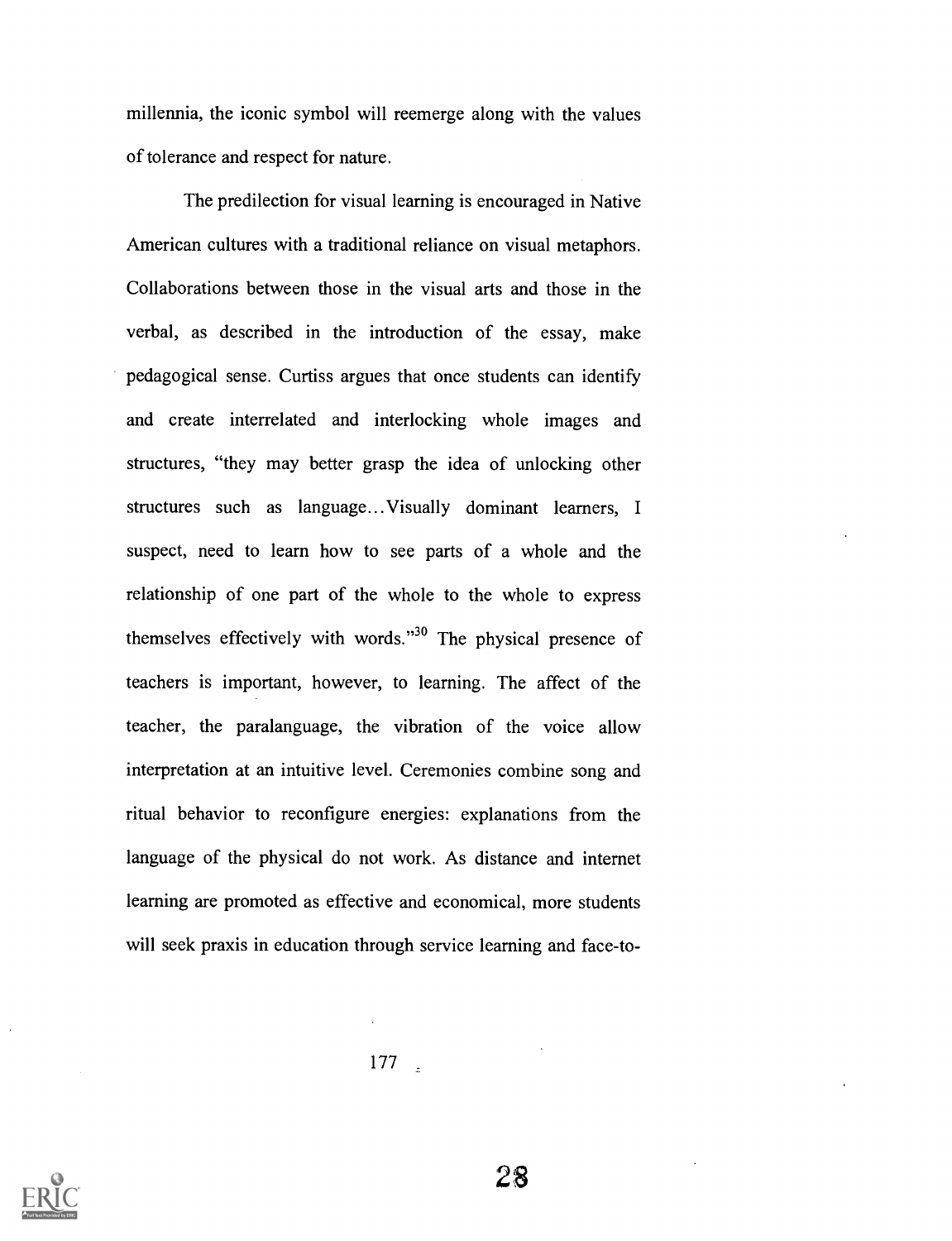face interaction with human teachers who have a feel for tribal learning.

 $\overline{a}$ 

178

 $\bar{z}$ 



 $\ddot{\phantom{a}}$ 

29

 $\ddot{\phantom{a}}$ 

<sup>3°</sup> Curtis, 238.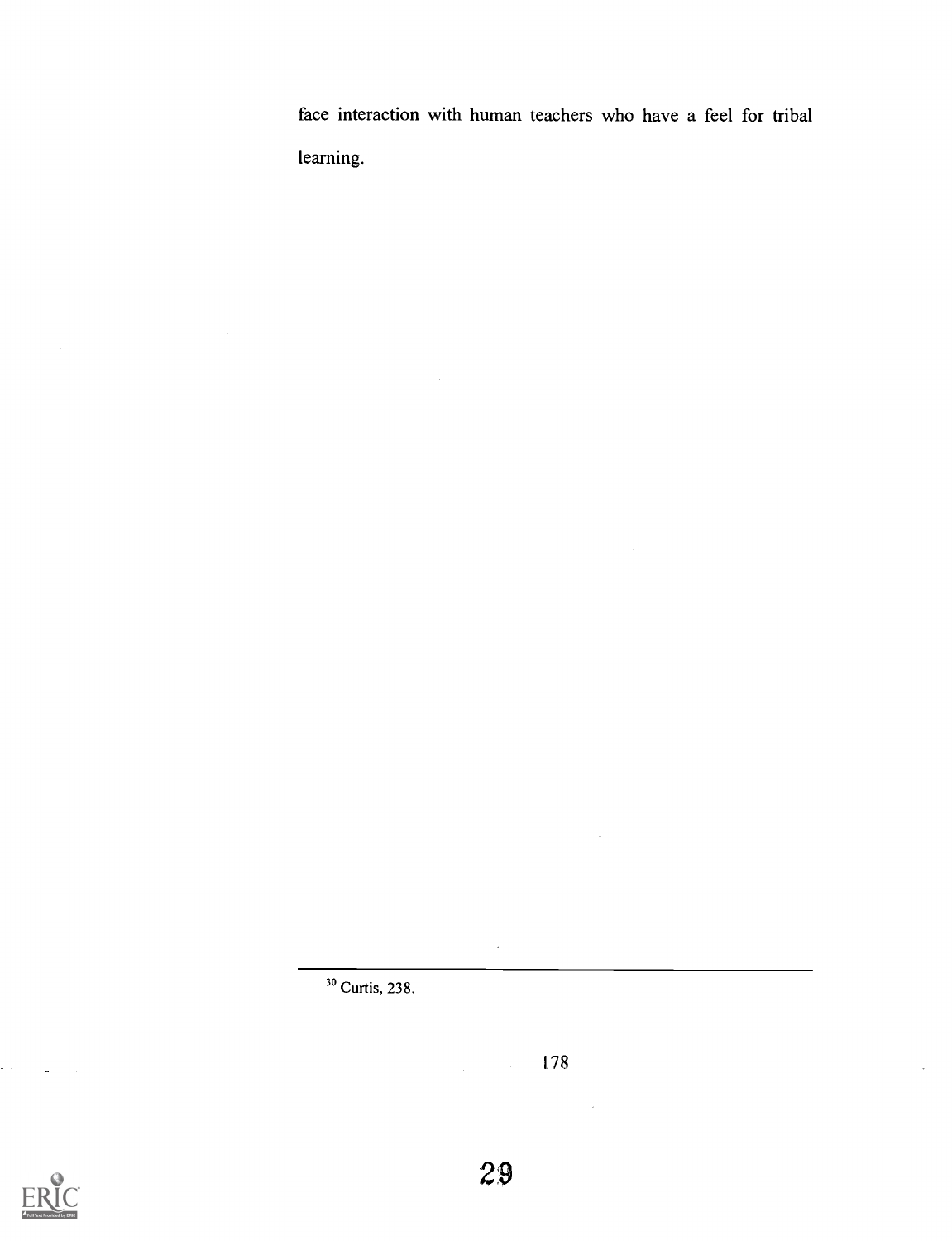#### Bibliography

- Anderson, Tex Jr. "Dineji ke' go Hozhoogo iina." Diagram produced by N. Quaglletta, QT Consultants, 1995.
- Braithwaite, Charles A. "Sa'ah Naaghai Bik'eh Hozhoon: An Ethnography of Navajo Educational Communication Practices. COMMUNICATION EDUCATION 46 (1997): 220-233.
- Chalmers, Graeme F. CELEBRATING PLURALISM: ART, EDUCATION, AND CULTURAL DIVERSITY. The Getty Education Institute for the Arts, 1996.
- Crown, Patricia L. CERAMICS AND IDEOLOGY: SALADO POLYCHROME POTTERY. Albuquerque: The University of New Mexico Press, 1994.
- Curtiss, Deborah. INTRODUCTION TO VISUAL LITERACY: A GUIDE TO THE VISUAL ARTS. New York: Prentice Hall 1987.
- Dubin, Lois Sherr. NORTH AMERICAN INDIAN JEWELRY AND ADORNMENT FROM PREHISTORY TO THE PRESENT. New York: Harry Abrams, 1999.
- Farella, John R. THE MAIN STALK: A SYNTHESIS OF NAVAJO PHILOSOPHY. Tucson: The University of Arizona Press, 1996.
- Hatcher, Evelyn Payne. VISUAL METAPHORS: A METHODOLOGICAL STUDY IN VISUAL COMMUNICATION. Albuquerque: The University of New Mexico Press, 1974.
- Gee, James. "Socio-cultural Approaches to Literacy (Literacies)." ANNUAL REVIEW OF APPLIED LINGUISTICS 12 (1992): 31-48.



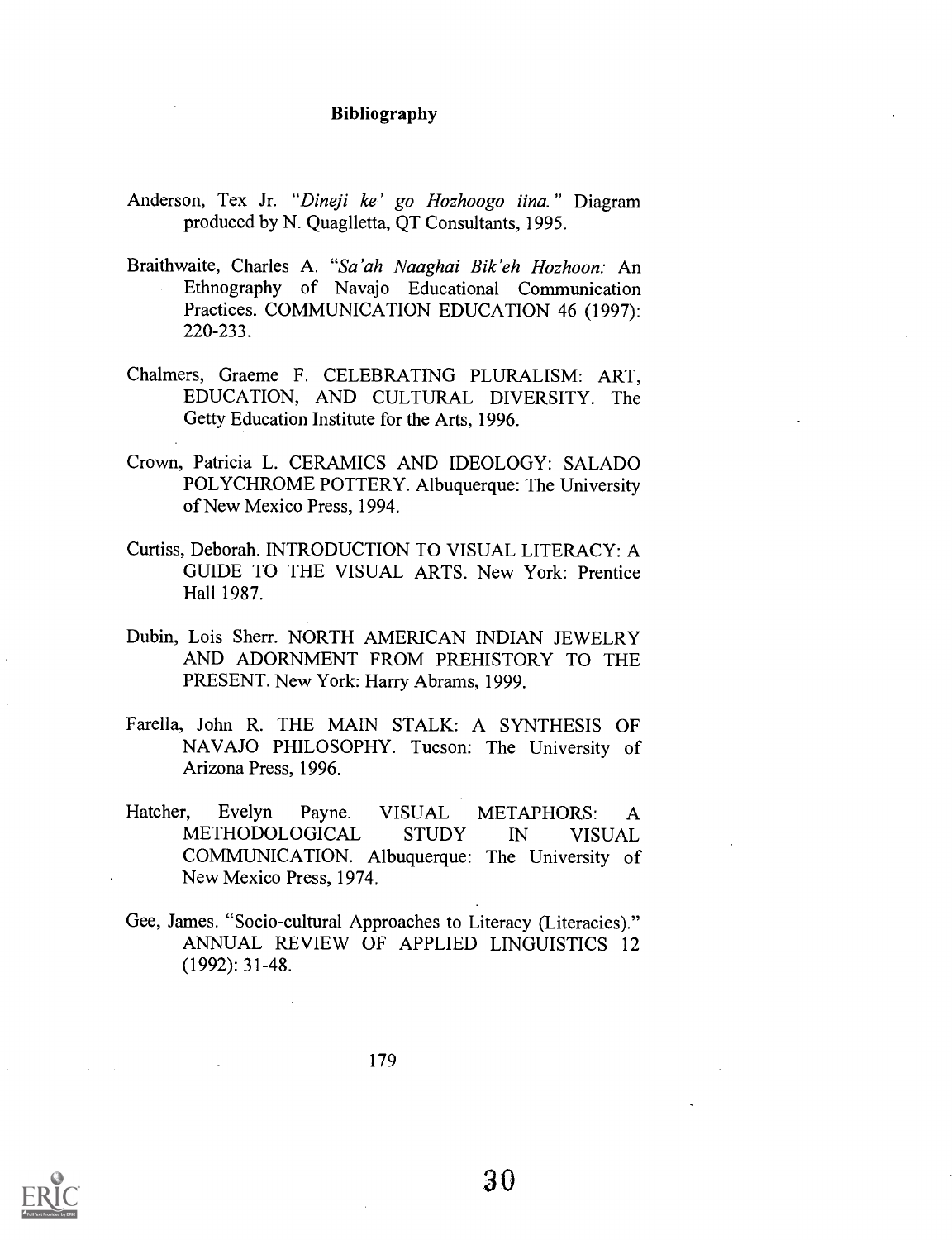- Goodman, Ronald. LAKOTA STAR KNOWLEDGE: STUDIES IN LAKOTA STELLAR THEOLOGY. Rosebud, S.D.: Sinte Gleska University Press, 1992.
- Gumperz-Cook, Jenny and John J. Gumperz. "From Oral to Written Culture: The Transition to Literacy," in SPOKEN AND WRITTEN LANGUAGE: EXPLORING ORALITY AND LITERACY, edited by Deborah Tannen. Norwood, N.J.: Ablex Publishing Corp., 1982.
- Jahner, Elaine. "Language Change and Cultural Dynamics: A Study of Lakota Verbs of Movement," in LANGUAGES IN CONFLICT: LINGUISTIC ACCULTURATION ON THE GREAT PLAINS, edited by Paul Schach. Lincoln: The University of Nebraska Press, 1980.
- Meggs, Philip. A HISTORY OF GRAPHIC DESIGN 3<sup>rd</sup> ed. New York: John Wiley, 1998.
- Messaris, Paul: VISUAL LITERACY: IMAGE, MIND, AND REALITY. Boulder: Westview Press, 1994.
- Olson, David. "From Utterance to Text: The Bias of Language in Speech and Writing." HARVARD EDUCATIONAL REVIEW 47.3 (1977): 257-281.
- Schwarz, Maureen Trudelle. MOLDED IN THE IMAGE OF CHANGING WOMAN: NAVAJO VIEWS OF THE HUMAN BODY AND PERSONHOOD. Tucson, AZ The University of Arizona Press, 1997.
- Shlain, Leonard. THE ALPHABET VERSUS THE GODDESS: THE CONFLICT BETWEEN WORD AND IMAGE. New York: Penguin, 1998.
- Siberman, Arthur. "100 Years of Native American Painting." Display at the National Museum of the American Indian. New York: New York.

180

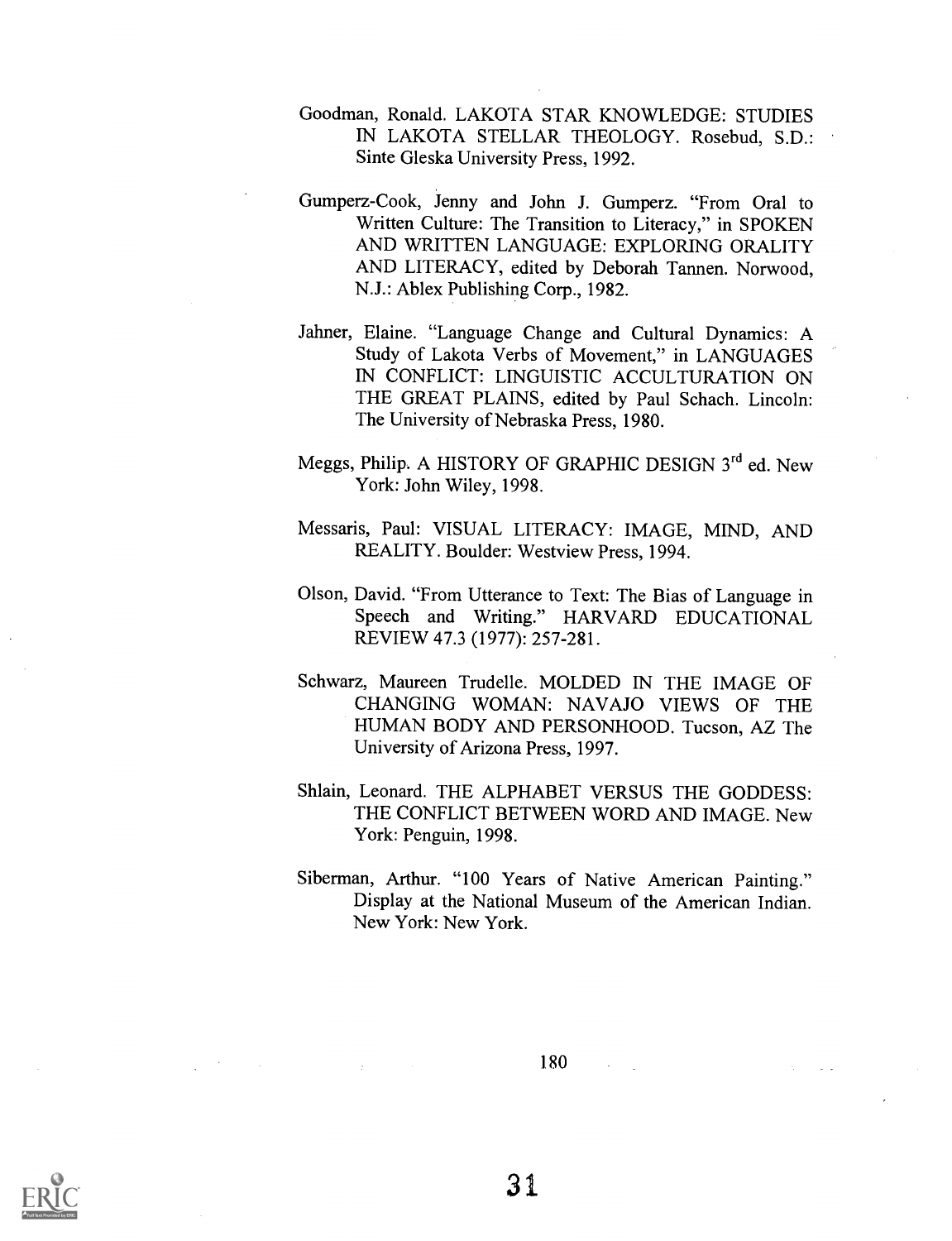- Thunderhorse, Iron. "Native American Picture-Writing: A Lost Art Country." WHISPERING WIND 29.3 (1998): 13-18.
- Waters, Frank. THE BOOK OF THE HOPI. New York: Penguin Books, 1963.
- Williams, Clarence and John L. Debes, eds. NATIONAL CONFERENCE ON VISUAL LITERACY. New York: Pitman, 1969.
- Winch, Terence, ed. ALL ROADS ARE GOOD: NATIVE VOICES ON LIFE AND CULTURE. Washington, D.C.: Smithsonian Institution Press, 1994.
- Witherspoon, Gary. LANGUAGE AND ART IN THE NAVAJO UNIVERSE. Ann Arbor: The University of New Mexico Press, 1977.



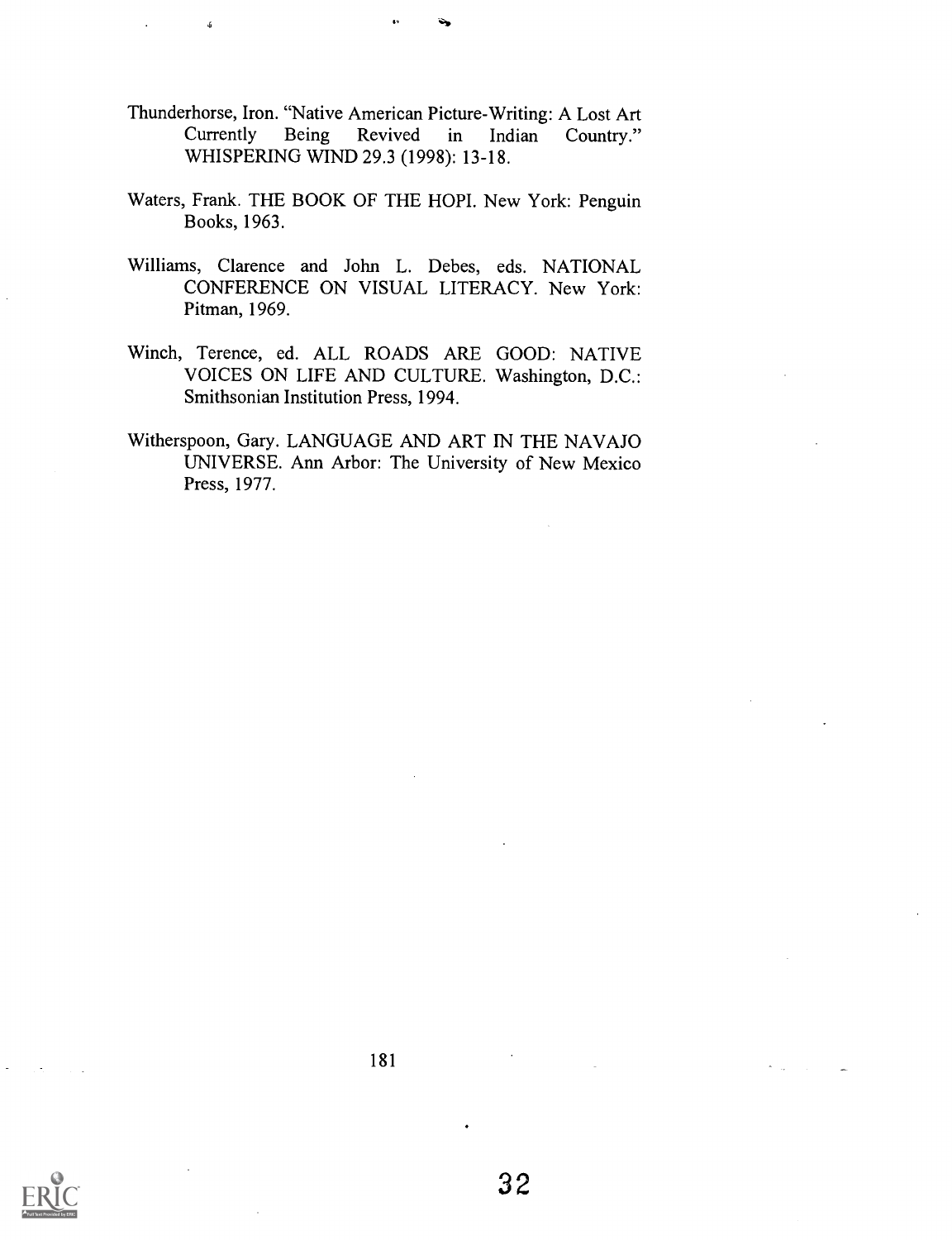U.S. Department of Education Office of Educational Research and Improvement (OERI) National Library of Education (NLE) Educational Resources Information Center (ERIC) ERIC REPRODUCTION RELEASE

I. Document Identification:

Title: Monograph Series of the National Association of African American Studies

Author: Lemuel Berry, Jr.

Corporate Source: National association of Afriean American Studies

Publication Date: July 2001

II. Reproduction Release:

In order to disseminate as widely as possible timely and significant materials of interest to the educational community, documents announced in the monthly abstract journal of the ERIC system, Resources in Education (RIE), are usually made available to users in microfiche, reproduced paper copy, and electronic media, and sold through the ERIC Document Reproduction Service (EDRS). Credit is given to the source of each document, and, if reproduction release is granted, one of the following notices is affixed to the document.

If permission is granted to reproduce and disseminate the identified document, please check one of the following three options and sign the release form.

Level 1  $\Lambda$  Permitting reproduction and dissemination in microfiche or other ERIC archival  $[$ nedia (e.g. electronic) and paper copy.

Level 2A - Permitting reproduction and dissemination in microfiche and in electronic media for ERIC archival collection subscribers only.

Level 2B - Permitting reproduction and dissemination in microfiche only.

Documents will be processed as indicated provided reproduction quality permits. If permission to reproduce is granted, but no box is checked, documents will be processed at Level 1.

Sign Here: "I hereby grant to the Educational Resources Information Center (ERIC) nonexclusive permission to reproduce and disseminate this document as indicated above. Reproduction from the ERIC microfiche or electronic media by persons other than ERIC employees and its system contractors requires permission from the copyright holder. Exception is made for non-profit reproduction by libraries and other service agencies to satisfy information needs of educators in response to discrete inquiries."

Signature: Position: Executive Director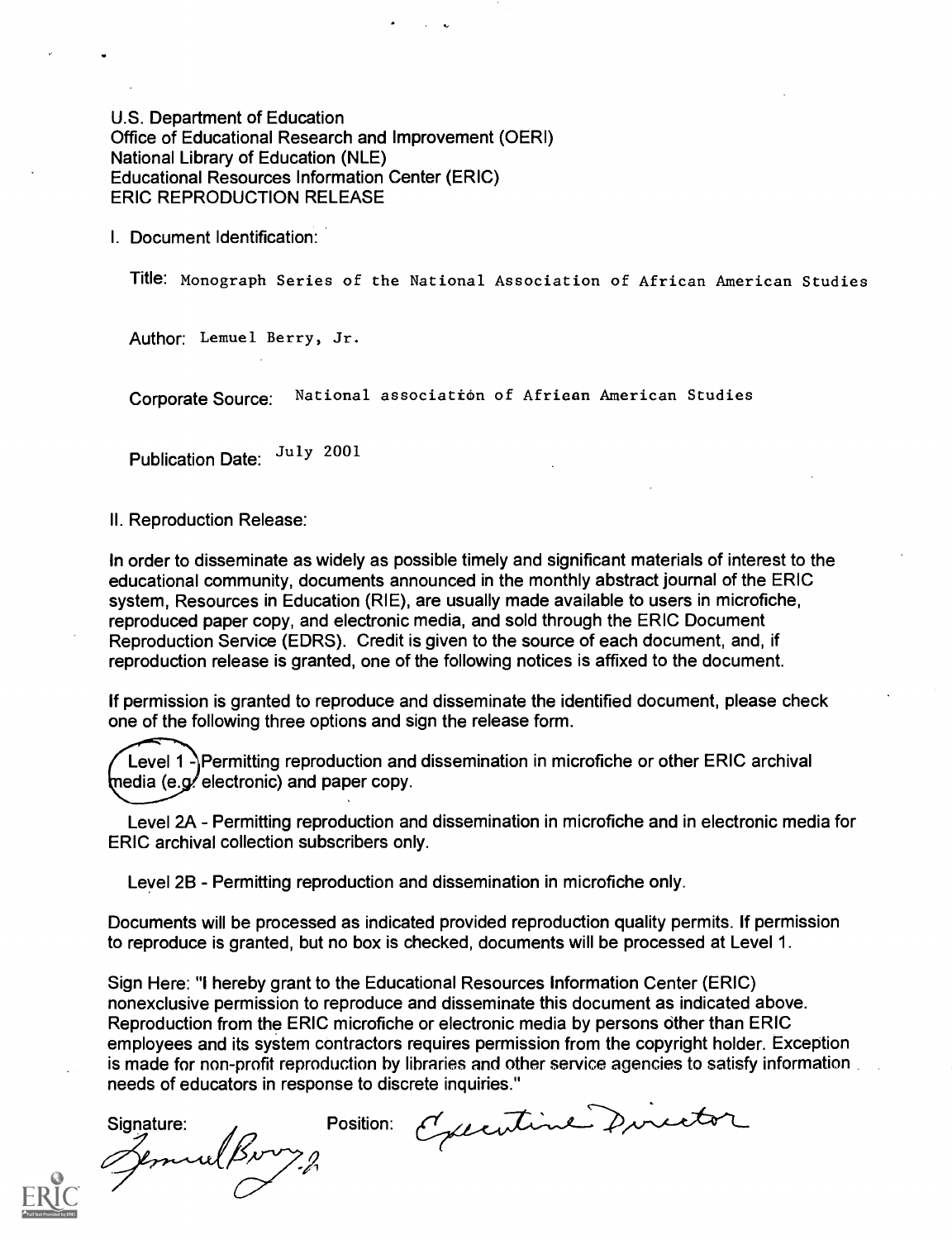Printed Name: Organization:National Association of African American Studies

Lenuel Berry j.

Address: 213 University Telephone No: 606-783-2650 Blvd., Morehead KY 40351

Date: 4-16-01

 $\mathbf{L}$ 

III. Document Availability Information (from Non-ERIC Source):

If permission to reproduce is not granted to ERIC, or, if you wish ERIC to cite the availability of the document from another source, please provide the following information regarding the availability of the document. (ERIC will not announce a document unless it is publicly available, and a dependable source can be specified. Contributors should also be aware that ERIC selection criteria are significantly more stringent for documents that cannot be made available through EDRS.)

Publisher/Distributor:

Address:

Price per copy: Quantity price:

IV. Referral of ERIC to Copyright/Reproduction Rights Holder:

If the right to grant this reproduction release is held by someone other than the addressee, please complete the following:

Name:

Address:

V. Attach this form to the document being submitted and send both to:

Velma Mitchell, Acquisitions Coordinator ERIC Clearinghouse on Rural Education and Small Schools P.O. Box 1348 1031 Quarrier Street Charleston, WV 25325-1348

Phone and electronic mail numbers: